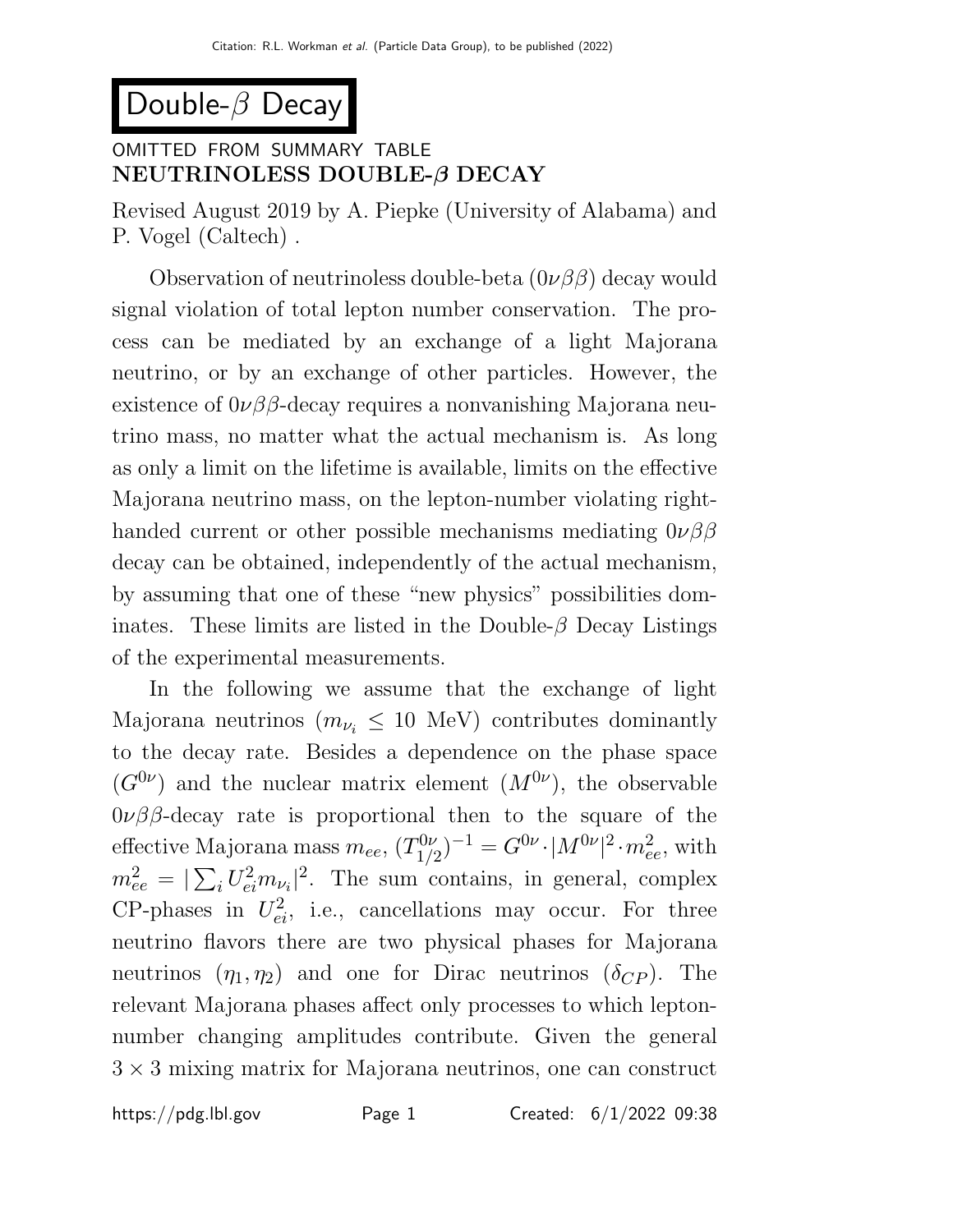other analogous lepton number violating quantities,  $m_{\ell\ell'} =$  $\sum_i U_{\ell i} U_{\ell' i} m_{\nu_i} (\ell \text{ or } \ell' \neq e)$ . However, these are currently much less constrained than  $m_{ee}$ .

Nuclear structure calculations are needed to deduce  $m_{ee}$ from the decay rate. While  $G^{0\nu}$  can be calculated accurately, the computation of  $M^{0\nu}$  is subject to uncertainty. Comparing different nuclear model evaluations indicates a factor ∼2- 3 spread in the calculated nuclear matrix elements. Nuclear structure calculation consistently overestimate Gamow-Teller (axial current) matrix elements. This inability of the nuclear models to reproduce Gamow-Teller decay rates is often parametrized in form of a modified coupling constant  $g_A$ . Many nuclear theorists interpret this shortcoming as evidence that important physics is missing in the modeling of weak nuclear transitions. It is not clear how these observed uncertainties impact  $0\nu\beta\beta$ -matrix elements. Nevertheless, this constitutes an additional element of uncertainty. Recent work, [1] shows how the discrepancy between experimental and theoretical axial current matrix elements might be resolved. However, application of this approach to the  $0\nu\beta\beta$  decay remains to be accomplished. The particle physics quantities to be determined are thus nuclear model-dependent, so the half-life measurements are listed first. Where possible, we reference the nuclear matrix elements used in the subsequent analysis. Since rates for the conventional  $2\nu\beta\beta$  decay serve to constrain the nuclear theory models, results for this process are also given.

Oscillation experiments utilizing atmospheric, accelerator, solar, and reactor produced neutrinos and anti-neutrinos show that at least some neutrinos are massive. However, so far the inverted mass ordering (i.e., whether  $\Delta m_{31}^2 < 0$ ) is disfavored only by 2-3  $\sigma$  compared to the normal mass ordering (when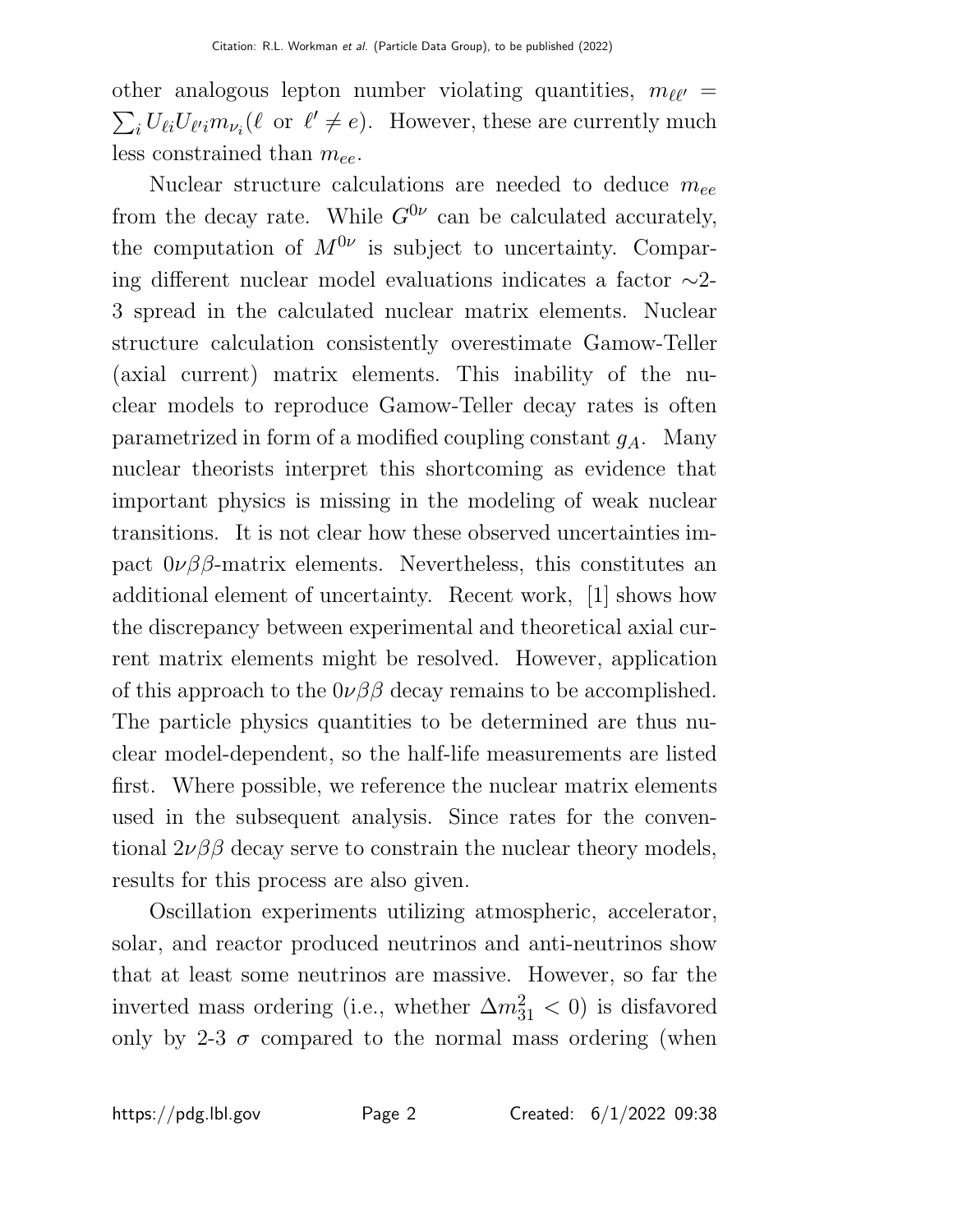$\Delta m_{31}^2 > 0$ , while the absolute neutrino mass values or the properties of neutrinos under CPT-conjugation (Dirac or Majorana) remain undetermined. All confirmed oscillation experiments can be consistently described using three interacting neutrino species with two mass splittings and three mixing angles. (For values of the mixing angles and mass square differences see the corresponding tables.)

Based on the 3-neutrino analysis:

 $m_{ee}^2$  =  $|\cos^2 \theta_{13} \cos^2 \theta_{12} m_1 + e^{2i(\eta_2 - \eta_1)} \cos^2 \theta_{13} \sin^2 \theta_{12} m_2 +$  $e^{-2i(\eta_1+\delta_{CP})}\sin^2\theta_{13}m_3|^2$ , valid for both mass orderings. Given the present knowledge of the neutrino oscillation parameters one can derive a relation between the effective Majorana mass and the mass of the lightest neutrino, as illustrated in Figure 14.11 in the Neutrino Masses, Mixing and Oscillations review. The three mass orderings allowed by the oscillation data: normal  $(m_1 < m_2 \ll m_3)$ , inverted  $(m_3 \ll m_1 < m_2)$ , and degenerate  $(m_1 \approx m_2 \approx m_3)$ , result in different projections. The width of the colored bands reflects the uncertainty introduced by the unknown Majorana and Dirac phases as well as the experimental errors of the oscillation parameters. The latter causes only minor broadening of the bands. Because of the overlap of the different mass scenarios, a measurement of  $m_{ee}$  would not reveal which mass ordering is applicable, provided the value of  $m_{ee}$  is in the overlapping range.

Analogous plots depict the relation of  $m_{ee}$  with the summed neutrino mass  $m_{tot} = m_1 + m_2 + m_3$ , constrained by observational cosmology, and  $m_{ee}$  as a function of the average mass  $m_{\nu_e}^{eff} = [\Sigma |U_{ei}|^2 m_{\nu_i}^2]^{1/2}$  determined through the analysis of the electron energy distribution in low energy beta decays. (See Fig. 1 of [2]. ) The oscillation data thus allow to test whether observed values of  $m_{ee}$  and  $m_{tot}$  or  $m_{\nu}^{eff}$  are consistent within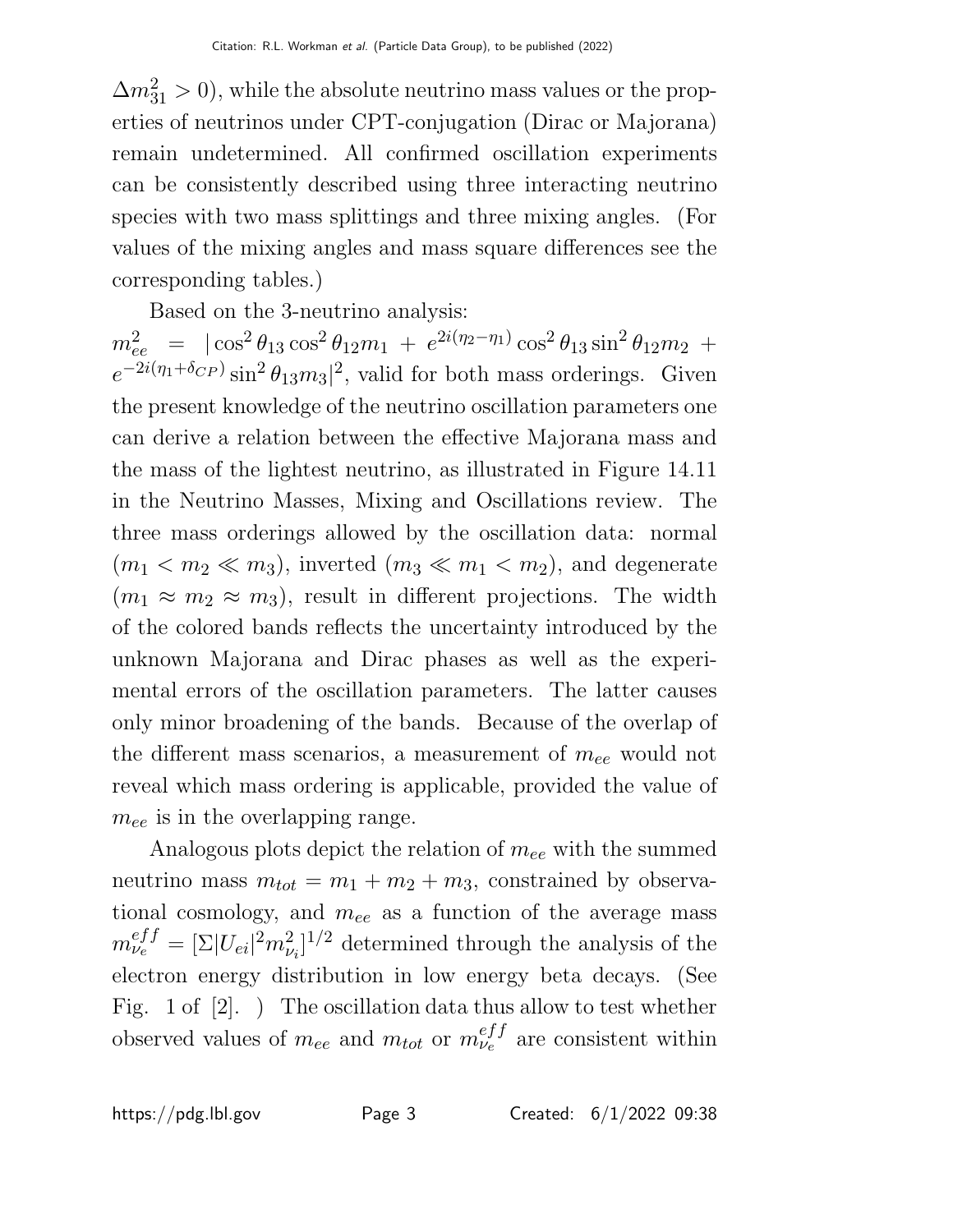the 3 neutrino framework. The rather large intrinsic width of the  $\beta\beta$ -decay constraints essentially does not allow to positively identify the mass ordering, and thus the sign of  $\Delta m_{31}^2$ , even in combination with these other observables. Naturally, if a value of  $0 < m_{ee} \leq 0.01$  eV is ever established, then the normal mass ordering becomes the only possible scenario.

It should be noted that systematic uncertainties of the nuclear matrix elements and possible quenching of the axial current matrix elements are sometimes not folded into the mass limits reported by  $\beta\beta$ -decay experiments. Taking this additional uncertainty into account would further widen the projections. The plots are based on a 3-neutrino analysis. If it turns out that additional, i.e. sterile light neutrinos exist, the allowed regions would be modified substantially.

If neutrinoless double-beta decay is observed, it will be possible to fix a range of absolute values of the masses  $m_{\nu_i}$ . Unlike the direct neutrino mass measurements, however, a limit on  $m_{ee}$  does not allow one to constrain the individual mass values  $m_{\nu_i}$  even when the mass differences  $\Delta m_{ij}^2$  are known.

Neutrino oscillation data imply the existence of a lower limit  $\sim$  0.014 eV for the Majorana neutrino mass for the inverted mass ordering pattern, while  $m_{ee}$  could, by fine tuning, vanish in the case of the normal mass ordering. Several new doublebeta searches have been proposed to probe the interesting  $m_{ee}$ mass range, with the prospect of full coverage of the inverted mass ordering region within the next decade.

The  $0\nu\beta\beta$  decay mechanism discussed so far is not the only way in which the decay can occur. Numerous other possible scenarios have been proposed, however, all of them requiring new physics. It will be a challenging task to decide which mechanism was responsible once  $0\nu\beta\beta$  decay is observed. LHC experiments may reveal corresponding signatures for new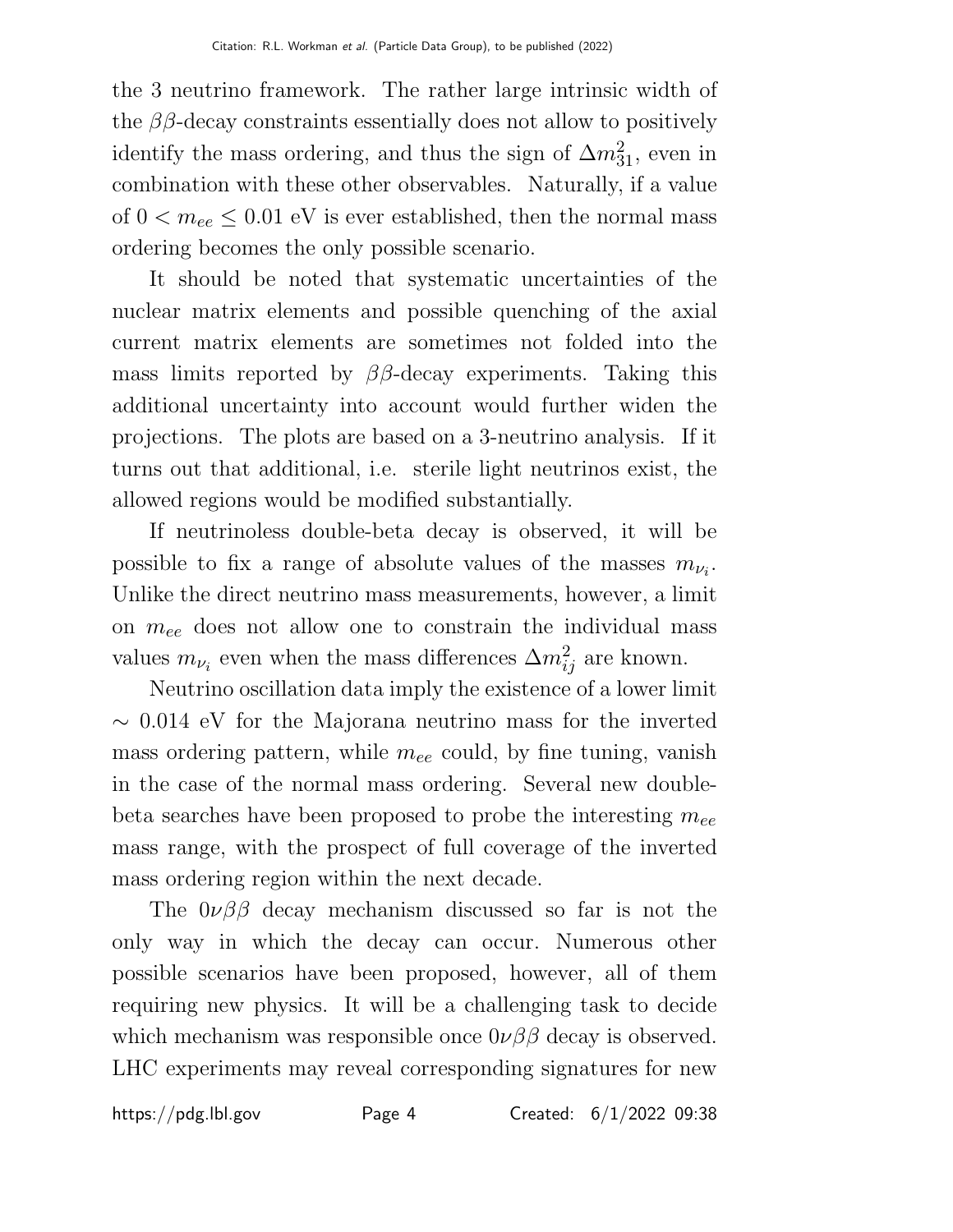physics of lepton number violation. If lepton-number violating right-handed weak current interactions exist, its strength can be characterized by the phenomenological coupling constants  $n$ and  $\lambda$  (*n* describes the coupling between the right-handed lepton current and left-handed quark current while  $\lambda$  describes the coupling when both currents are right-handed). The  $0\nu\beta\beta$  decay rate then depends on  $\langle \eta \rangle = \eta \sum_i U_{ei} V_{ei}$  and  $\langle \lambda \rangle = \lambda \sum_i U_{ei} V_{ei}$ that vanish for massless or unmixed neutrinos  $(V_{\ell j})$  is a matrix analogous to  $U_{\ell j}$  but describing the mixing with the hypothetical right-handed neutrinos). The observation of the single electron spectra could, in principle, allow to distinguish this mechanism of  $0\nu\beta\beta$  from the light Majorana neutrino exchange driven mode. The limits on  $\langle \eta \rangle$  and  $\langle \lambda \rangle$  are listed in a separate table. The reader is cautioned that a number of earlier experiments did not distinguish between  $\eta$  and  $\lambda$ . In addition, see the section on Majoron searches for additional limits set by these experiments.

# References

- 1. P. Gysbers et al., Nature Phys. 15, 5 (2019); [arXiv:1903.00047].
- 2. M.J. Dolinski, A.W.P. Poon and W. Rodejohann, Ann. Rev. Nucl. Part. Sci. 49, 219 (2019); [arXiv:1902.04097].

### Half-life  $0\nu$  double- $\beta$  decay

In most cases the transitions  $(Z,A) \rightarrow (Z+2,A) + 2e^-$  to the 0<sup>+</sup> ground state of the final nucleus are listed. We also list transitions that decrease the nuclear charge  $(2e^+, e^+$  CC and double EC) and transitions to an excited state of the final nucleus  $(0_i^+$ ,  $2^+$ , and  $2_i^+$ ). In the following Listings only the best or comparable limits for the half-lives of each transition are reported and only those with about  $\rm T_{1/2}$   $>$   $10^{23}$ years that are relevant for particle physics.

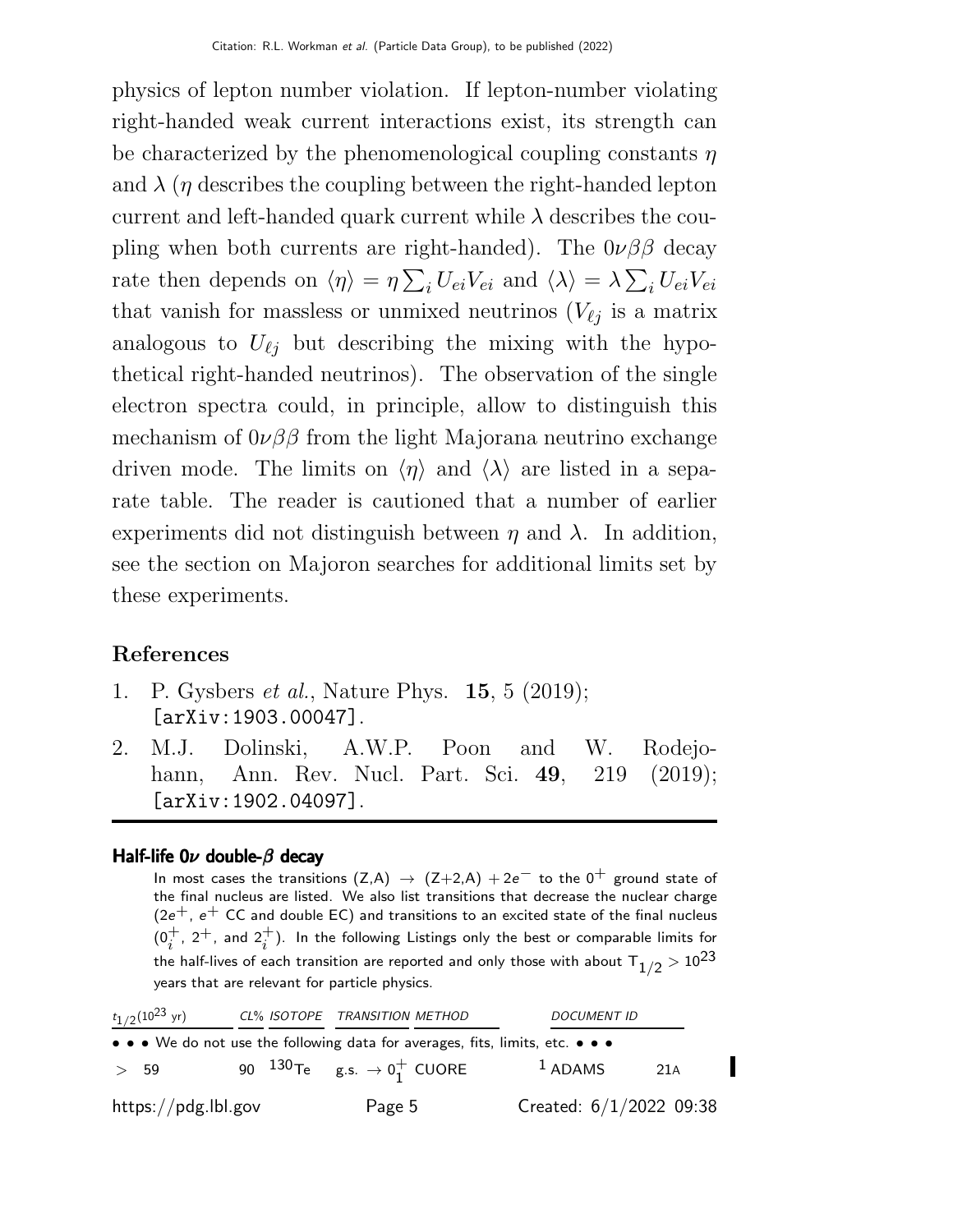| >        | 15           | 90 | $100\rm\,Mo$         |                                          | CUPID-Mo                                                    | <sup>2</sup> ARMENGAUD 21 |                 |
|----------|--------------|----|----------------------|------------------------------------------|-------------------------------------------------------------|---------------------------|-----------------|
| $\rm{>}$ | 39.9         | 90 | $^{76}\mathrm{Ge}$   |                                          | g.s. $\rightarrow 0^+_1$ MAJORANA-Dem <sup>3</sup> ARNQUIST |                           | 21              |
| >        | 21.2         | 90 | $76$ Ge              |                                          | g.s. $\rightarrow 2^+_1$ MAJORANA-Dem <sup>4</sup> ARNQUIST |                           | 21              |
| $\geq$   | 9.7          | 90 | $76$ Ge              |                                          | g.s. $\rightarrow 2^+_2$ MAJORANA-Dem <sup>5</sup> ARNQUIST |                           | 21              |
|          | > 320        | 90 | 130 <sub>Te</sub>    |                                          | <b>CUORE</b>                                                | <sup>6</sup> ADAMS        | 20A             |
|          | >1800        | 90 | $76$ Ge              |                                          | <b>GERDA</b>                                                | <sup>7</sup> AGOSTINI     | 20B             |
|          | $>900$       | 90 | $76$ Ge              |                                          | <b>GERDA</b>                                                | <sup>8</sup> AGOSTINI     | 19              |
| >        | 14           | 90 | 130 <sub>Te</sub>    | g.s. $\rightarrow 0^+_1$ CUORE-0         |                                                             | <sup>9</sup> ALDUINO      | 19              |
| >        | 0.95         | 90 | 100 <sub>Mo</sub>    |                                          | AMoRE                                                       | 10 ALENKOV                | 19              |
|          | > 270        | 90 | $^{76}\mathrm{Ge}$   |                                          | <b>MAJORANA</b>                                             | $11$ ALVIS                | 19              |
|          | $>350$       | 90 | $136\chi_\mathrm{e}$ |                                          | <b>EXO-200</b>                                              | 12 ANTON                  | 19              |
| >        | 35           | 90 | $82$ Se              |                                          | CUPID-0                                                     | 13 AZZOLINI               | 19              |
| >        | 2.4          | 90 | $136\chi_\mathrm{e}$ |                                          | PANDAX-II                                                   | $14$ NI                   | 19              |
|          | >190         | 90 | $76$ Ge              |                                          | <b>MAJORANA</b>                                             | <sup>15</sup> AALSETH     | 18              |
|          | >800         | 90 | $76$ Ge              |                                          | <b>GERDA</b>                                                | 16 AGOSTINI               | 18              |
|          | >180         | 90 | $136\chi$ e          |                                          | <b>EXO-200</b>                                              | 17 ALBERT                 | 18              |
|          | $>150$       | 90 | 130 <sub>Te</sub>    |                                          | <b>CUORE</b>                                                | 18 ALDUINO                | 18              |
| >        | 2.5          | 90 | $82$ Se              |                                          | NEMO-3                                                      | 19 ARNOLD                 | 18              |
| >        | 24           | 90 | $82$ Se              |                                          | CUPID-0                                                     | <sup>20</sup> AZZOLINI    | 18              |
| >        | 0.81         | 90 | $82$ Se              | g.s. $\rightarrow 0^+_1$ CUPID-0         |                                                             | <sup>21</sup> AZZOLINI    | 18A             |
| >        | 2.2          | 90 | $116$ Cd             |                                          | <b>AURORA</b>                                               | <sup>22</sup> BARABASH    | 18              |
|          | $>530$       | 90 | $76$ Ge              |                                          | <b>GERDA</b>                                                | <sup>23</sup> AGOSTINI    | 17              |
| >        | 1.1          | 90 | $^{134}\mathrm{Xe}$  |                                          | <b>EXO-200</b>                                              | 24 ALBERT                 | 17 <sub>C</sub> |
| >        | $\mathbf{1}$ | 90 | 116 <sub>Cd</sub>    |                                          | NEMO-3                                                      | <sup>25</sup> ARNOLD      | 17              |
| $\geq$   | 40           | 90 | 130 <sub>Te</sub>    |                                          | CUORE(CINO)                                                 | 26 ALDUINO                | 16              |
|          | $>260$       | 90 | $^{136}\mathrm{Xe}$  | $g.s. \rightarrow 2^+_1$                 | KamLAND-Zen                                                 | <sup>27</sup> ASAKURA     | 16              |
|          | $>260$       | 90 | $^{136}\mathrm{Xe}$  | $g.s. \rightarrow 2^+_2$                 | KamLAND-Zen                                                 | 28 ASAKURA                | 16              |
|          | > 240        | 90 | $^{136}\mathrm{Xe}$  | $g.s. \rightarrow 0^+_1$                 | KamLAND-Zen                                                 | 29 ASAKURA                | 16              |
|          | >1070        | 90 | $136\chi$ e          |                                          | KamLAND-Zen                                                 | 30 GANDO                  | 16              |
| >        | 11           | 90 | 100 <sub>Mo</sub>    |                                          | NEMO-3                                                      | 31 ARNOLD                 | 15              |
|          | $>110$       | 90 | $136\chi$ e          |                                          | <b>EXO-200</b>                                              | 32 ALBERT                 | 14 <sub>B</sub> |
| >        | 9.4          | 90 | $^{130}\mathrm{Te}$  |                                          | g.s. $\rightarrow 0^+_1$ CUORICINO                          | 33 ANDREOTTI              | 12              |
| >        | 3.6          | 90 | $82$ Se              |                                          | NEMO-3                                                      | 34 BARABASH               | 11A             |
| >        | 30           | 90 | $^{130}\mathrm{Te}$  |                                          | <b>CUORICINO</b>                                            | 35 ARNABOLDI              | 08              |
| >        | 0.58         | 90 | 48 <sub>Ca</sub>     |                                          | $CaF2$ scint.                                               | 36 UMEHARA                | 08              |
| >        | 0.89         | 90 | $100\rm\,Mo$         | g.s. $\rightarrow 0^+_1$ NEMO-3          |                                                             | 37 ARNOLD                 | 07              |
| >        | 1.6          | 90 | $100\,M_{\rm O}$     | g.s. $\rightarrow$ 2 <sup>+</sup> NEMO-3 |                                                             | 38 ARNOLD                 | 07              |
| >        | $\mathbf{1}$ | 90 | $82$ Se              |                                          | NEMO-3                                                      | 39 ARNOLD                 | 05A             |
| >        | 1.1          | 90 | $^{128}\mathrm{Te}$  |                                          | Cryog. det.                                                 | 40 ARNABOLDI              | 03              |
| $\,>$    | 1.7          | 90 | 116 <sub>Cd</sub>    |                                          | $116$ CdWO <sub>4</sub> scint. <sup>41</sup> DANEVICH       |                           | 03              |
|          | $>157$       | 90 | $76$ Ge              |                                          | <b>Enriched HPGe</b>                                        | 42 AALSETH                | 02B             |
|          | $>190$       | 90 | $^{76}\mathrm{Ge}$   |                                          | Enriched HPGe                                               | 43 KLAPDOR-K 01           |                 |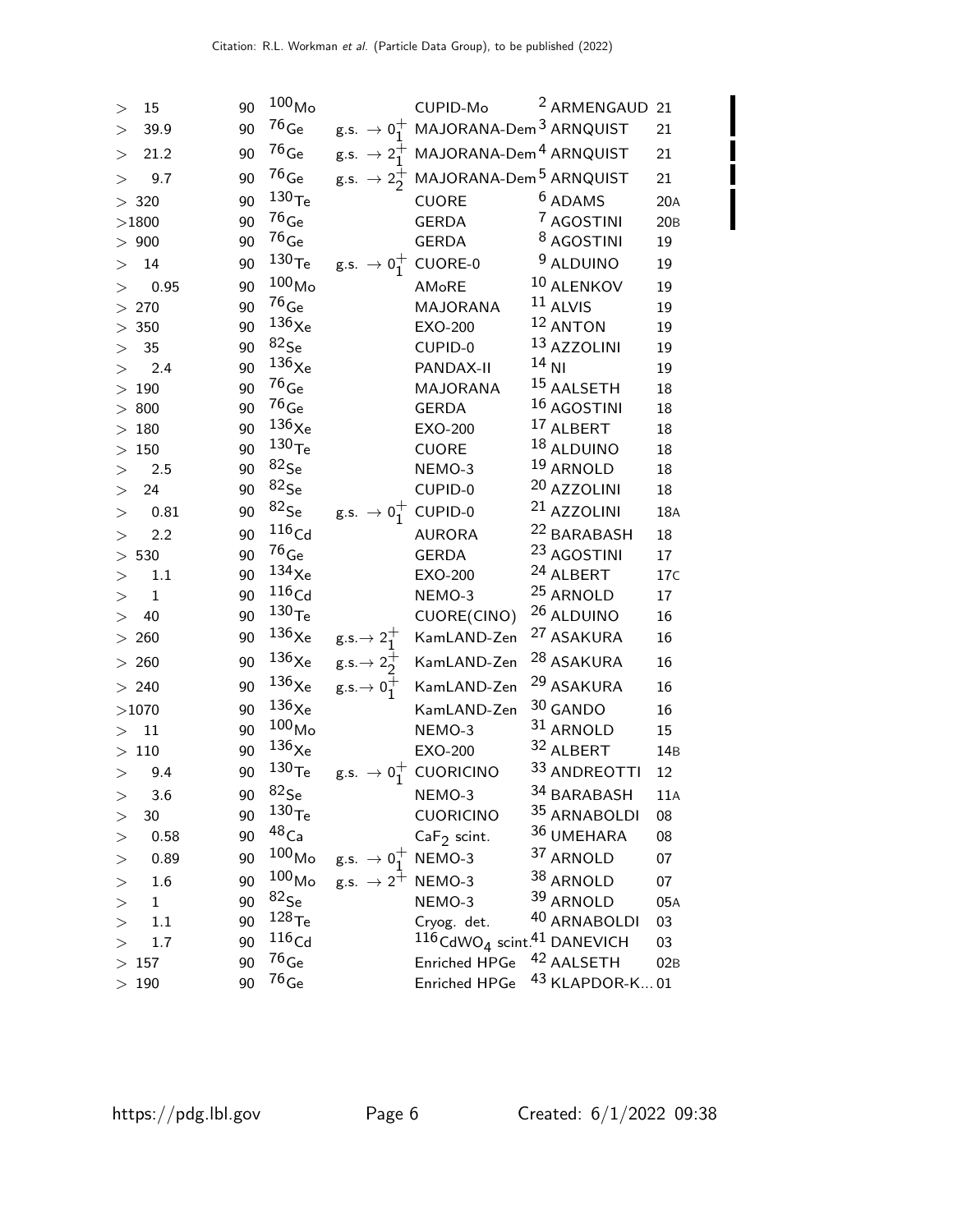- $1$  ADAMS 21A et al. used 101.76 kg yr of  $130$ Te exposure of the CUORE (LNGS) bolometric detector to place a limit on the decay to the first excited state of  $^{130}$ Xe, superseding ALDUINO 19 as the most restrictive bound on this particular decay.
- <sup>2</sup> ARMENGAUD 21 use the CUPID-Mo 4.2 kg array of enriched  $\rm{Li_2}^{100}$ MoO $_4$  scintillating bolometers, with 1.17 kg·yr exposure, to set this limit.
- 3 ARNQUIST 21 use the MAJORANA demonstrator to set this limit for the  $0\nu$   $\beta\beta$  decay to the first excited  $0^+$  state, with a 41.9 kg yr isotopic exposure. The median sensitivity is 39.9  $\times$  10<sup>23</sup> yr.
- <sup>4</sup> ARNQUIST 21 use the MAJORANA demonstrator to set this limit for the 0ν  $\beta\beta$  decay to the first excited  $2^+$  state, with a 41.9 kg yr isotopic exposure. The median sensitivity is  $21.2 \times 10^{23}$  yr.
- <sup>5</sup> ARNQUIST 21 use the MAJORANA demonstrator to set this limit for the  $0\nu$   $\beta\beta$  decay to the second excited  $2^+$  state, with a 41.9 kg yr isotopic exposure. The median sensitivity is  $18.6 \times 10^{23}$  yr.
- <sup>6</sup> ADAMS 20A use the CUORE detector to search for the 0 $\nu$   $\beta\beta$  decay of <sup>130</sup>Te. The exposure was 372.5 kg·yr of TeO<sub>2</sub> corresponding to 103.6 kg·yr of  $^{130}$ Te. The exclusion sensitivity is  $1.7 \times 10^{25}$  yr. Supersedes ALDUINO 18.
- <sup>7</sup> AGOSTINI 20B present the final data set of the GERDA experiment, searching for  $0\nu$   $\beta$   $\beta$ decay of <sup>76</sup>Ge with isotopically enriched, high resolution Ge detectors. A final exposure of 127.2 kg·yr is reported. The experiment reports the lowest background and longest half life limit ever achieved by any double beta decay experiment. The reported experiment sensitivity equals the limit. Supersedes AGOSTINI 19.
- $8$  AGOSTINI 19 use 82.4 kg·yr of data, collected by the GERDA experiment, to search for the  $0\nu \beta \beta$  decay of <sup>76</sup>Ge. High resolution Ge-calorimeters, made from isotopically enriched Ge, are used. A median sensitivity of  $1.1 \times 10^{26}$  yr is reported. Supersedes AGOSTINI 18.
- 9 ALDUINO 19 use the combined data of the CUORICINO and CUORE-0 experiments to place a lower limit on the half life of the 0 $\nu$   $\beta$   $\beta$  decay of  $^{130}$ Te to the first excited 0 $^+$ state of <sup>130</sup>Xe. Supersedes ANDREOTTI 12.
- $10$  ALENKOV 19 report the 0ν  $ββ$  decay half-life limit based on the 52.1 kg·d exposure of  $100$ Mo, of a a cryogenic dual heat and light detector in the Yangyang underground laboratory. The median sensitivity is  $1.1 \times 10^{23}$  years.
- $^{11}$  ALVIS 19 use the MAJORANA Demonstrator with enriched in  $^{76}$ Ge detectors to set this limit on  $0\nu \beta \beta$  half-life of <sup>76</sup>Ge. The exposure is 26.0 kg yr. The sensitivity is  $4.8 \times 10^{25}$ yr.
- 12 ANTON 19 uses he complete dataset of the EXO-200 detector to search for the 0 $\nu$   $\beta\beta$ decay. The exposure is 234.1 kg yr. The median sensitivity is  $5.0 \times 10^{25}$  yr. Supersedes ALBERT 18 and ALBERT 14B.
- 13 AZZOLINI 19 use the CPID-0 scintillating cryogenic bolometer to set this limit on  $0\nu$  $\beta\beta$  half-life of  $^{82}$ Se. The exposure is 5.29 kg yr. The sensitivity is 5  $\times$  10 $^{24}$  yr.
- 14 NI 19 use the PandaX-II dual phase TPC at CJPL to search for the 0 $\nu$   $\beta\beta$  decay of  $136$ Xe. The half-life limit 2.4  $\times$   $10^{23}$  yr is obtained from 22.2 kg yr exposure with a sensitivity of  $1.9 \times 10^{23}$  yr.
- 15 AALSETH 18 uses the MAJORANA Demonstrator to search for the 0ν  $\beta\beta$  decay. The exposure is 9.95 kg·year. The median sensitivity is  $2.1 \times 10^{25}$  yr.
- 16 AGOSTINI 18 uses the GERDA detector to search for the 0ν  $\beta\beta$  decay. The exposure is 46.7 kg·year. The median sensitivity is  $5.8 \times 10^{25}$  yr. Supersedes AGOSTINI 17.
- 17 ALBERT 18 uses the EXO-200 detector to search for the 0 $\nu$   $\beta\beta$  decay. The exposure is 177.6 kg year. The median sensitivity is 3.7  $\times$  10<sup>25</sup> years.
- 18 ALDUINO 18 uses the CUORE detector to search for the 0 $\nu$   $\beta\beta$  decay of <sup>130</sup>Te. The exposure is 86.3 kg year of natural TeO $_2$  corresponding to 24.0 kg year for  $^{130}$ Te. The median sensitivity is  $0.7 \times 10^{25}$  yr. The limit is obtained combining the new data from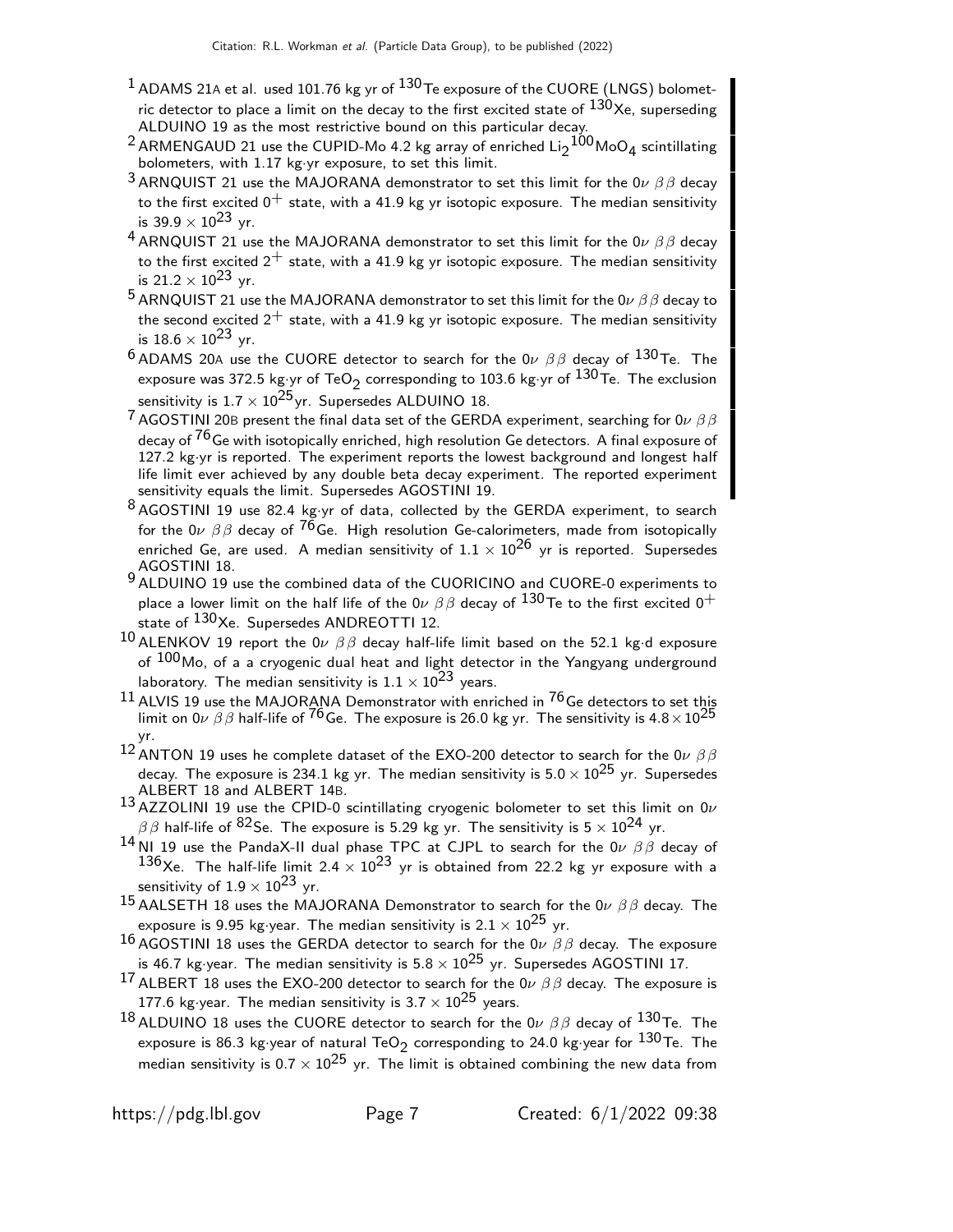CUORE with those of CUORE0 (9.8 kg·year of  $^{130}$ Te) and Cuoricino (19.8 kg·year of  $130$ <sub>Te</sub>).

- 19 ARNOLD 18 use the NEMO-3 tracking detector to place a limit on the  $0\nu\beta\beta$  decay of  $82$ Se. This is a slightly weaker limit than in BARABASH 11A, using the same detector. Supersedes ARNOLD 05A.
- 20 AZZOLINI 18 uses CUPID-0 detector, a novel scintillating cryogenic calorimeter, operated in the LNGS. This results replaces BARABASH 11A (NEMO-3) as the most stringent limit on the  $0\nu$   $\beta\beta$ -decay of  $82$ Se.
- 21 AZZOLINI 18<sup>A</sup> data collected by CUPID-0 based on scintillating bolometers is used to derive a new most stringent limit on the 0 $\nu\beta\beta$ -decay of  $^{82}$ Se to the 0 $^+_1$  state of  $^{82}$ Kr.
- <sup>22</sup> BARABASH 18 use 1.162 kg of  $^{116}$ CdWO<sub>4</sub> scintillating crystals to obtain this limit. Supersedes DANEVICH 03 with analogous source and is more sensitive than ARNOLD 17.
- 23 AGOSTINI 17 result corresponds to data collected with GERDA phase 1 and first release of phase 2 for a total of 343 mol-yr exposure. Supersedes AGOSTINI 13A. The median sensitivity is  $4.0 10^{25}$  yr.
- 24 ALBERT 17C uses the EXO-200 detector that contains  $19.098 \pm 0.014\%$  admixture of  $^{134}$ Xe to search for the 0 $\nu$  and 2 $\nu$   $\beta$   $\beta$  decay modes. The exposure is 29.6 kg·year. The median sensitivity is  $1.9 \times 10^{21}$  years.
- 25 ARNOLD 17 use the NEMO-3 tracking calorimeter, containing 410 g of enriched <sup>116</sup>Cd exposed for 5.26 yr, to determine the half-life limit. Supersedes BARABASH 11A.
- 26 ALDUINO 16 report result obtained with 9.8 kg y of data collected with the CUORE-0 bolometer, combined with data from the CUORICINO. Supersedes ALFONSO 15.
- <sup>27</sup> ASAKURA 16 use the KamLAND-Zen liquid scintillator calorimeter  $(^{136}$ Xe 89.5 kg yr) to place a limit on the  $0\nu\beta\beta$ -decay into the first excited state of the daughter nuclide.
- <sup>28</sup> ASAKURA 16 use the KamLAND-Zen liquid scintillator calorimeter ( $^{136}$ Xe 89.5 kg yr) to place a limit on the  $0\nu\beta\beta$ -decay into the second excited state of the daughter nuclide.
- $^{29}$ ASAKURA 16 use the KamLAND-Zen liquid scintillator calorimeter ( $^{136}$ Xe 89.5 kg yr) to place a limit on the 0 $\nu\beta\beta$ -decay into the third excited state of the daughter nuclide.
- $30$  GANDO 16 use the the KamLAND detector to search for the 0 $\nu$  decay of  $^{136}$ Xe. With a significant background reduction, the combination of results of the first (270.7 days) and the second phase (263.8 days) of the experiment leads to about six fold improvement over the previous limit. Supersedes GANDO 13A. The sensitivity is  $5.6 10^{25}$  yr.
- $31$  ARNOLD 15 use the NEMO-3 tracking calorimeter with 34.3 kg yr exposure to determine the limit of  $0\nu\beta\beta$ -half life of  $^{100}$ Mo. Supersedes ARNOLD 2005A and BARABASH 11A.
- 32 ALBERT 14<sup>B</sup> use 100 kg yr of exposure of the EXO-200 tracking calorimeter to place a lower limit on the  $0\nu\beta\beta$ -half life of  $136Xe$ . Supersedes AUGER 12.
- $^{33}$  ANDREOTTI 12 use high resolution TeO<sub>2</sub> bolometric calorimeter to search for the 0v $\beta\beta$ decay of  $^{130}$ Te leading to the excited  $0^1_{+}$  state at 1793.5 keV.
- 34 BARABASH 11A use the NEMO-3 detector to measure  $2\nu\beta\beta$  rates and place limits on  $0\nu\beta\beta$  half lives for various nuclides. Supersedes ARNOLD 05A, ARNOLD 04, ARNOLD 98, and ELLIOTT 92.
- $35$  Supersedes ARNABOLDI 04. Bolometric TeO<sub>2</sub> detector array CUORICINO is used for high resolution search for  $0\nu\beta\beta$  decay. The half-life limit is derived from 3.09 kg yr 130<sub>Te exposure.</sub>
- $^{36}$ UMEHARA 08 use Ca $F_2$  scintillation calorimeter to search for double beta decay of  $^{48}$ Ca. Limit is significantly more stringent than quoted sensitivity:  $18 \times 10^{21}$  years.
- $37$  Limit on  $0\nu$ -decay to the first excited  $0^{+}_{1}$ -state of daughter nucleus using NEMO-3 tracking calorimeter. Supersedes DASSIE 95.
- $38$  Limit on  $0\nu$ -decay to the first excited  $2^+$ -state of daughter nucleus using NEMO-3 tracking calorimeter.
- 39 NEMO-3 tracking calorimeter is used in ARNOLD 05A to place limit on  $0\nu\beta\beta$  half-life of <sup>82</sup>Se. Detector contains 0.93 kg of enriched <sup>82</sup>Se. Supersedes ARNOLD 04.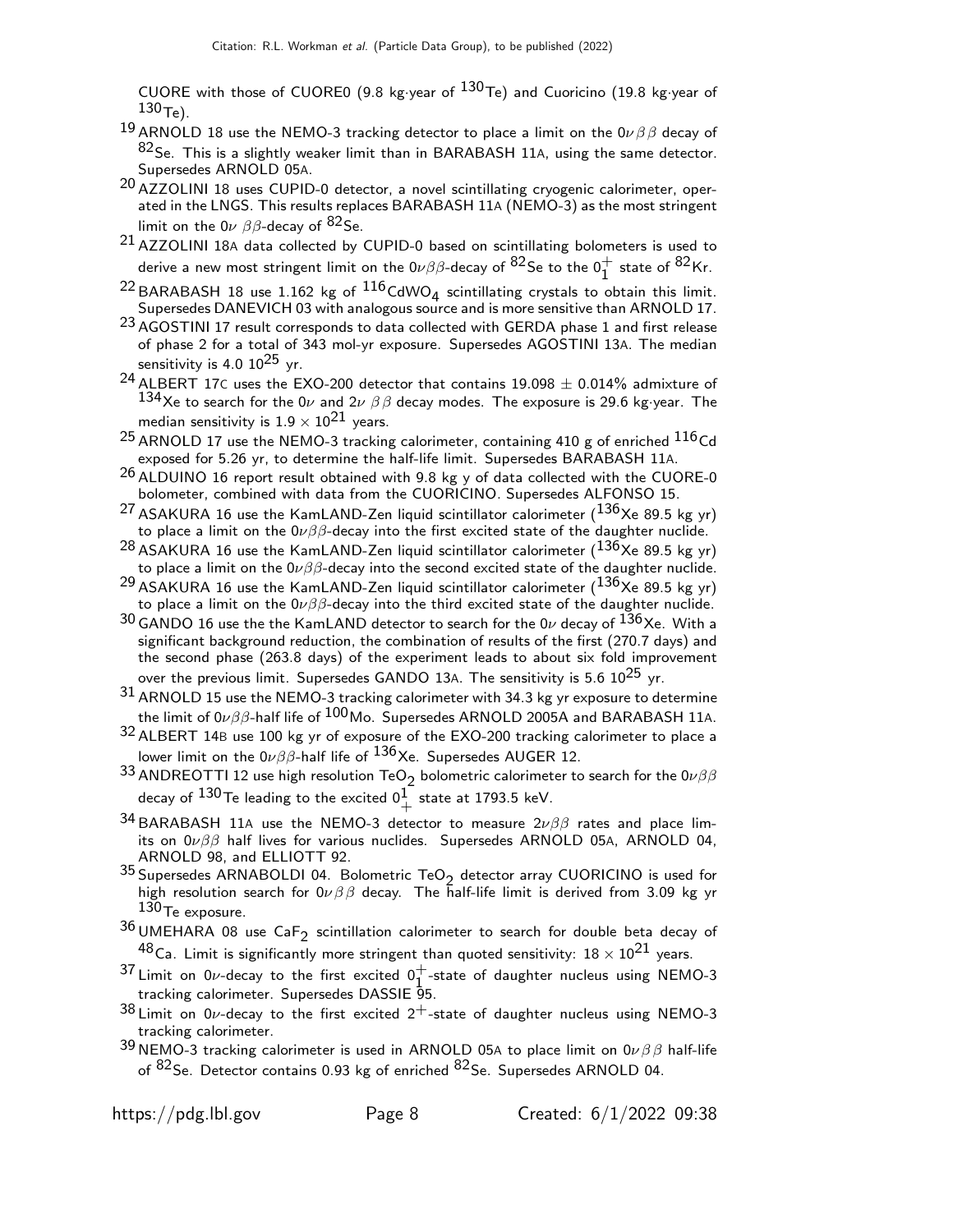- $^{40}$ Supersedes ALESSANDRELLO 00. Array of TeO $_2$  crystals in high resolution cryogenic calorimeter. Some enriched in  $^{128}$ Te. Ground state to ground state decay.
- $^{41}$  Limit on  $0\nu\beta\beta$  decay of  $^{116}$ Cd using enriched CdWO<sub>4</sub> scintillators. Supersedes DANEVICH 00.
- 42 AALSETH 02<sup>B</sup> limit is based on 117 mol·yr of data using enriched Ge detectors. Background reduction by means of pulse shape analysis is applied to part of the data set. Reported limit is slightly less restrictive than that in KLAPDOR-KLEINGROTHAUS 01 However, it excludes part of the allowed half-life range reported in KLAPDOR-KLEINGROTHAUS 01B for the same nuclide. The analysis has been criticized in KLAPDOR-KLEINGROTHAUS 04B. The criticism was addressed and disputed in AALSETH 04.
- 43 KLAPDOR-KLEINGROTHAUS 01 is a continuation of the work published in BAUDIS 99. Isotopically enriched Ge detectors are used in calorimetric measurement. The most stringent bound is derived from the data set in which pulse-shape analysis has been used to reduce background. Exposure time is 35.5 kg y. Supersedes BAUDIS 99 as most stringent result.

#### Half-life measurements of the two-neutrino double- $\beta$  decay

The measured half-life values for the transitions  $(Z, A) \rightarrow (Z+2, A) + 2e^- + 2\overline{\nu}_e$  to the  $0^+$  ground state of the final nucleus are listed. We also list the transitions to an excited state of the final nucleus  $(0_i^+,$  etc.). We report only the measuremetnts with the smallest (or comparable) uncertainty for each transition.

| $t_{1/2}(10^{21}$ yr) |                                                                       |                                               | <b>ISOTOPE TRANSI-</b><br>TION | <b>METHOD</b>  | <b>DOCUMENT ID</b>      |                 |  |  |  |  |
|-----------------------|-----------------------------------------------------------------------|-----------------------------------------------|--------------------------------|----------------|-------------------------|-----------------|--|--|--|--|
|                       | • • We do not use the following data for averages, fits, limits, etc. |                                               |                                |                |                         |                 |  |  |  |  |
| 0.771                 | $+0.008$<br>$-0.006$                                                  | $+0.012$<br>$-0.015$                          | 130 <sub>Te</sub>              | <b>CUORE</b>   | $1$ ADAMS               | 21              |  |  |  |  |
|                       | $-0.00014$                                                            | $0.00712 + 0.00018 + 0.00010$                 | 100 <sub>Mo</sub>              | CUPID-Mo       | <sup>2</sup> ARMENGAUD  | 20              |  |  |  |  |
| 18                    | ±5                                                                    | $+1$                                          | $124$ Xe 2vDEC                 | <b>XENON1T</b> | <sup>3</sup> APRILE     | 19 <sub>E</sub> |  |  |  |  |
|                       | $0.00680 \pm 0.00001$                                                 | $+0.00038$<br>$-0.00040$                      | $100_{\sf Mo}$                 | NEMO-3         | <sup>4</sup> ARNOLD     | 19              |  |  |  |  |
| 0.0860                | ± 0.0003                                                              | $+0.0019$<br>$-0.0013$                        | $82$ Se                        | CUPID-0        | <sup>5</sup> AZZOLINI   | 19 <sub>B</sub> |  |  |  |  |
| 0.0939                | ± 0.0017                                                              | ± 0.0058                                      | $82$ Se                        | NEMO-3         | <sup>6</sup> ARNOLD     | 18              |  |  |  |  |
| 0.0263                | $+0.0011$<br>$-0.0012$                                                |                                               | 116 <sub>Cd</sub>              | <b>AURORA</b>  | <sup>7</sup> BARABASH   | 18              |  |  |  |  |
| > 0.87                |                                                                       |                                               | $^{134}\mathrm{Xe}$            | <b>EXO-200</b> | 8 ALBERT                | 17 <sub>C</sub> |  |  |  |  |
| 0.82                  | $\pm 0.02$                                                            | $\pm 0.06$                                    | 130 <sub>Te</sub>              | CUORE-0        | <sup>9</sup> ALDUINO    | 17              |  |  |  |  |
|                       | $0.00690 \pm 0.00015 \pm 0.00037$                                     |                                               | 100 <sub>Mo</sub>              | <b>CUPID</b>   | 10 ARMENGAUD            | 17              |  |  |  |  |
| 0.0274                | $\pm 0.0004$                                                          | ± 0.0018                                      | 116 <sub>Cd</sub>              | NEMO-3         | <sup>11</sup> ARNOLD    | 17              |  |  |  |  |
| 0.064                 | $+0.007$<br>$-0.006$                                                  | $+0.012$<br>$-0.009$                          | $^{48}$ Ca                     | NEMO-3         | 12 ARNOLD               | 16              |  |  |  |  |
|                       |                                                                       | $0.00934 \pm 0.00022 + 0.00062$<br>$-0.00060$ | 150 <sub>Nd</sub>              | NEMO-3         | 13 ARNOLD               | 16A             |  |  |  |  |
| 1.926                 | ± 0.094                                                               |                                               | $^{76}\mathrm{Ge}$             | <b>GERDA</b>   | 14 AGOSTINI             | 15A             |  |  |  |  |
|                       | $0.00693 \pm 0.00004$                                                 |                                               | $100_{\text{Mo}}$              | NEMO-3         | 15 ARNOLD               | 15              |  |  |  |  |
| 2.165                 | $\pm$ 0.016                                                           | ± 0.059                                       | $136\chi$ e                    | <b>EXO-200</b> | 16 ALBERT               | 14              |  |  |  |  |
| 9.2                   | $+5.5$<br>$-2.6$                                                      | ±1.3                                          | 78 <sub>Kr</sub>               | <b>BAKSAN</b>  | <sup>17</sup> GAVRILYAK | 13              |  |  |  |  |
| 2.38                  | $\pm 0.02$                                                            | ±0.14                                         | $136\chi$ e                    | KamLAND-Zen    | $18$ GANDO              | 12A             |  |  |  |  |
| 0.7                   | $\pm 0.09$                                                            | $\pm 0.11$                                    | $^{130}\mathrm{Te}$            | NEMO-3         | 19 ARNOLD               | 11              |  |  |  |  |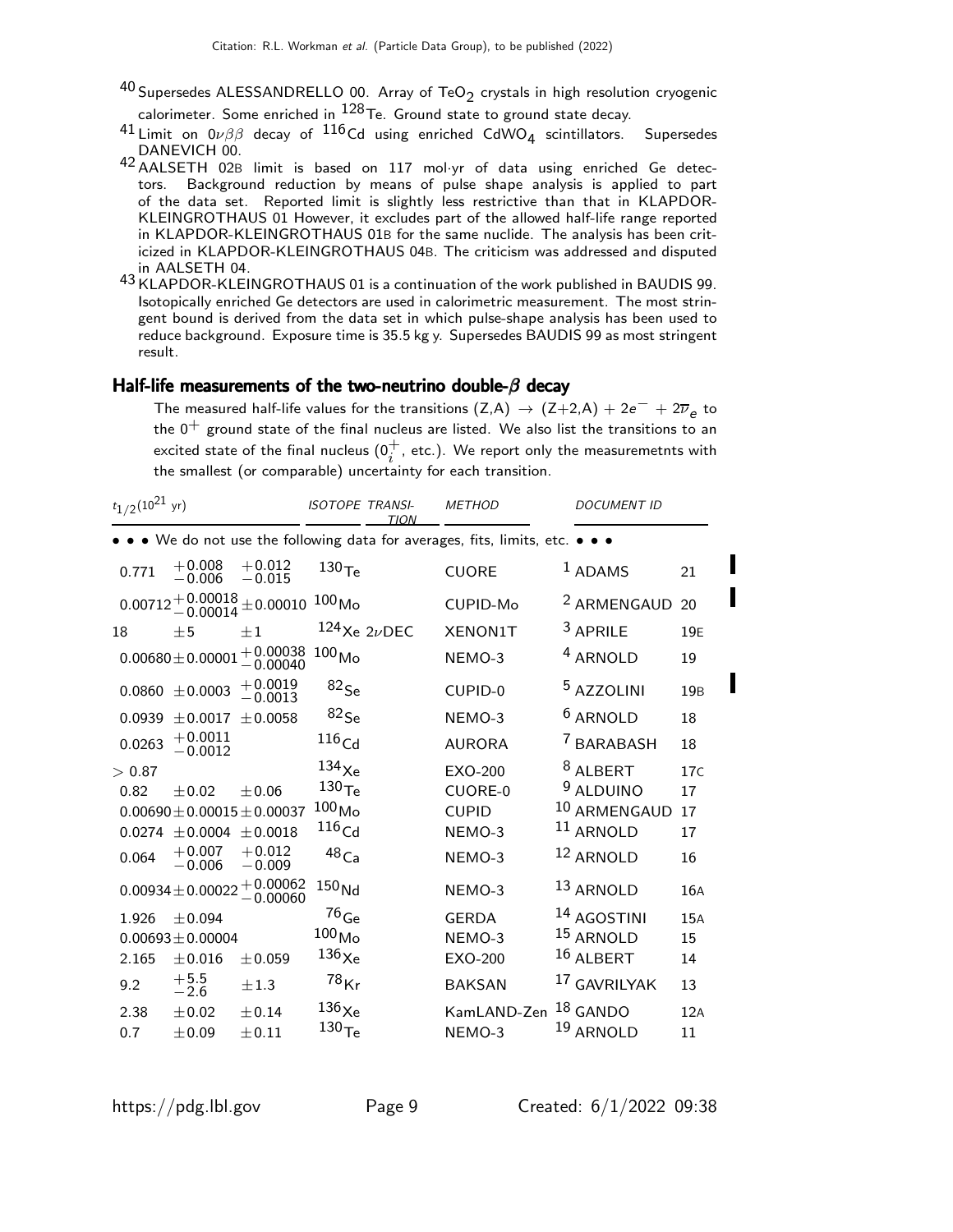|                      | $0.0235 \pm 0.0014 \pm 0.0016$               |             | $96_{7r}$                                                      | NEMO-3                                          | <sup>20</sup> ARGYRIADES 10 |     |
|----------------------|----------------------------------------------|-------------|----------------------------------------------------------------|-------------------------------------------------|-----------------------------|-----|
| 0.69                 | $\begin{array}{r} +0.10 \ -0.08 \end{array}$ | $\pm 0.07$  | $100M_0$ 0 <sup>+</sup> $\rightarrow$ 0 <sup>+</sup> Ge coinc. |                                                 | $21$ BELLI                  | 10  |
| $0.57 + 0.13 - 0.09$ |                                              | $\pm 0.08$  | $100M_0$ 0 <sup>+</sup> $\rightarrow$ 0 <sup>+</sup> NEMO-3    |                                                 | <sup>22</sup> ARNOLD        | 07  |
| 0.096                | $\pm 0.003$                                  | $\pm 0.010$ | $82$ <sub>Se</sub>                                             | NEMO-3                                          | <sup>23</sup> ARNOLD        | 05A |
| 0.029                | $^{+0.004}_{-0.003}$                         |             | 116 <sub>Cd</sub>                                              | CdWO <sub>4</sub> scint. <sup>24</sup> DANEVICH |                             | 03  |

 $1$  ADAMS 21 use 102.7 kg yr of  $130$ Te exposure, collected by the CUORE bolometric detector at LNGS, to perform the most precise measurement of  $2\nu \beta \beta$  decay of this nuclide to date. The dataset is more than 10-times that used by the CUORE-0 experiment. Supersedes ALDUINO 17.

<sup>2</sup> ARMENGAUD 20 use the Li<sub>2</sub>100 MoO<sub>4</sub> scintillating bolometers to determine the halflife of the  $2\nu$   $\beta$   $\beta$  decay of  $100$  Mo. The total exposure was 42.235 kg·d. The single-state dominance for this decay is favored at  $> 3 \sigma$ .

 $3$  APRILE 19E report first measurement of two-neutrino double electron capture in  $124$ Xe using the XENON1T detector with a 0.73 t-yr exposure. An excess of  $126 \pm 29$  events is observed at 64.3  $\pm$  0.6 keV decay energy, corresponding to  $\sqrt{\Delta\chi^2} =$  4.4 with respect

to the background-only hypothesis. <sup>4</sup> ARNOLD 19 use the NEMO-3 tracking calorimeter with 34.3 kg y exposure to determine the  $2\nu$   $\beta$   $\beta$  half-life of  $100$  Mo. Supersedes ARNOLD 15.

- $5$  AZZOLINI 19B use the CUPID-0 experiment, utilizing ZnSe bolometers and an exposure of 9.95 kg·yr of Zn $^{82}$ Se, to determine the half-life of the 2 $\nu$   $\beta\,\beta$  decay of  $^{82}$ Se. The analysis provides evidence for single state dominance showing that the higher state dominance is disfavored at the level of 5.5  $\sigma$  .
- 6 ARNOLD 18 use the NEMO-3 tracking detector to determine the  $2\nu\beta\beta$  half-life of  $8^2$ Se. 0.93 kg of  $82$ Se was observed for 5.25 y. The half-life value was obtained based on the single-state-dominance (SSD) hypothesis, preferred in this case by about 2  $\sigma$ . Supersedes ARNOLD 05A.
- <sup>7</sup> BARABASH 18 use 1.162 kg of  $^{116}$ CdWO<sub>4</sub> scintillating crystals to obtain this value. Supersedes DANEVICH 03 with analogous source and agrees with ARNOLD 17 with the NEMO-3 detector.
- $8$  ALBERT 17C uses the EXO-200 detector that contains 19.098  $\pm$  0.014% admixture of 134Xe to search for the  $2\nu$   $\beta\beta$  decay mode. The exposure is 29.6 kg·year. The median sensitivity is  $1.2 \times 10^{21}$  years.
- 9 ALDUINO 17 use the CUORE-0 detector containing 10.8 kg of  $130$  Te in 52 crystals of TeO<sub>2</sub>. The exposure was 9.3 kg yr of  $^{130}$ Te. This is a more accurate rate determination than in ARNOLD 11 and BARABASH 11A.
- $10$  ARMENGAUD 17 use 185.9  $\pm$  0.1 g crystal of Li<sub>2</sub>100MoO<sub>4</sub> to determine the  $100$ Mo 2 $\nu$   $\beta$   $\beta$  half-life. The exposure was of 1303  $\pm$  26 hours only, using novel technique.
- $11$  ARNOLD 17 use the NEMO-3 tracking calorimeter, containing 410 grams of enriched  $116$ Cd exposed for 5.26 years, to determine the half-life value.
- <sup>12</sup> ARNOLD 16 use the NEMO-3 detector and a source of 6.99 g of <sup>48</sup>Ca. The half-life is based on 36.7 g year exposure. It is consistent, although somewhat longer, than the previous determinations of the half-life. Supersedes BARABASH 11A.
- $^{13}$  ARNOLD 16A use the NEMO-3 tracking calorimeter, containing 36.6 g of  $^{150}$ Nd exposed for 1918.5 days, to determine the half-life. Supersedes ARGYRIADES 09.
- 14 AGOSTINI 15<sup>A</sup> use 17.9 kg yr exposure of the GERDA calorimeter to derive an improved measurement of the 2 $\nu\beta\beta$  decay half life of  $^{76}$ Ge.
- $15$  ARNOLD 15 use the NEMO-3 tracking calorimeter with 34.3 kg yr exposure to determine the  $2\nu\beta\beta$ -half life of  $^{100}$ Mo. Supersedes ARNOLD 05A and ARNOLD 04.
- 16 ALBERT 14 use the EXO-200 tracking detector for a re-measurement of the  $2\nu\beta\beta$ -half life of <sup>136</sup>Xe. A nuclear matrix element of 0.0218  $\pm$  0.0003 MeV<sup>-1</sup> is derived from this data. Supersedes ACKERMAN 11.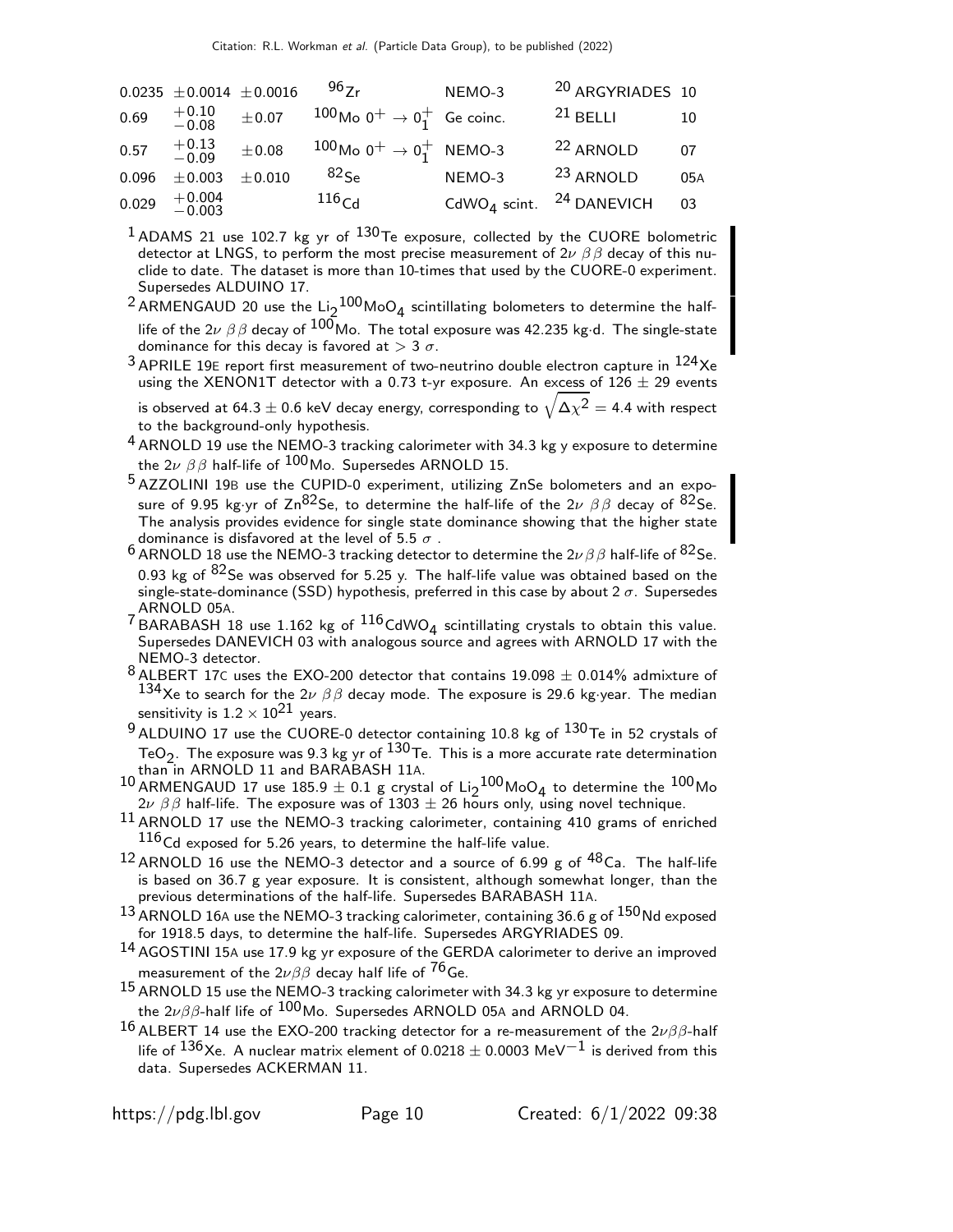- <sup>17</sup> GAVRILYAK 13 use a proportional counter filled with Kr gas to search for the  $2\nu$ 2K decay of <sup>78</sup>Kr. Data with the enriched and depleted Kr were used to determine signal and background. A 2.5 $\sigma$  excess of events obtained with the enriched sample is interpreted as an indication for the presence of this decay.
- <sup>18</sup> GANDO 12A use a modification of the existing KamLAND detector. The  $ββ$  decay source/detector is 13 tons of enriched  $136Xe$ -loaded scintillator contained in an inner balloon. The  $2\nu\beta\beta$  decay rate is derived from the fit to the spectrum between 0.5 and 4.8 MeV. This result is in agreement with ACKERMAN 11.
- 19 ARNOLD 11 use enriched  $1\overline{3}0$ Te in the NEMO-3 detector to measure the  $2\nu$   $\beta\beta$  decay rate. This result is in agreement with, but more accurate than ARNABOLDI 03.
- $^{20}$ ARGYRIADES 10 use 9.4  $\pm$  0.2 g of  $^{96}$ Zr in NEMO-3 detector and identify its 2 $\nu\beta\beta$ decay. The result is in agreement and supersedes ARNOLD 99.
- $^{21}$  BELLI 10 use enriched  $^{100}$ Mo with 4 HP Ge detectors to record the 590.8 and 539.5 keV  $\gamma$  rays from the decay of the  $0_1^+$  state in  $100$  Ru both in singles and coincidences. This result confirms the measurement of KIDD 09 and ARNOLD 07 and supersedes them.
- <sup>22</sup> First exclusive measurement of 2v-decay to the first excited  $0^+$ -state of daughter nucleus. ARNOLD 07 use the NEMO-3 tracking calorimeter to detect all particles emitted in decay. Result agrees with the inclusive  $(0\nu + 2\nu)$  measurement of DEBRAECKELEER 01.
- 23 ARNOLD 05A use the NEMO-3 tracking detector to determine the  $2\nu\beta\beta$  half-life of  $82$ Se with high statistics and low background (389 days of data taking). Supersedes ARNOLD 04.
- <sup>24</sup> DANEVICH 03 is calorimetric measurement of 2 $\nu\beta\beta$  ground state decay of  $^{116}$ Cd using enrichedCdWO<sub>4</sub> scintillators. Agrees with EJIRI 95 and ARNOLD 96. Supersedes<br>RANEVIGH 88 DANEVICH 00.

## $\langle m_\mathsf{ee} \rangle$ , The Effective Weighted Sum of Majorana Neutrino Masses Contributing to Neutrinoless Double- $\beta$  Decay

 $\langle m_{\mathsf{ee}}\rangle=|\Sigma U_{ei}^2 m_{\nu_i}|$ ,  $i=$  1,2,3. It is assumed that  $\nu_i$  are Majorana particles and that the transition is dominated by the known (light) neutrinos. Note that  $\mathcal{U}_{ei}^2$  and not  $|U_{ei}|^2$  occur in the sum, and that consequently cancellations are possible. The experiments obtain the limits on  $\langle m_\nu \rangle$  from the measured ones on  $\,_{1/2}$  using a range of nuclear matrix elements (NME), which is reflected in the spread of  $\langle m_{\nu} \rangle$ . Different experiments may choose different NME. All assume  $g_A = 1.27$ . In the following Listings, only the best or comparable limits for each isotope are reported. When not mentioned explicitly the transition is between ground states, but transitions between excited states are also reported.

| VALUE (eV)                                                                    | <b>ISOTOPE</b>    | <b>METHOD</b>   | <b>DOCUMENT ID</b>        |     |
|-------------------------------------------------------------------------------|-------------------|-----------------|---------------------------|-----|
| • • • We do not use the following data for averages, fits, limits, etc. • • • |                   |                 |                           |     |
| $< 0.31 - 0.54$                                                               | 100 <sub>Mo</sub> | CUPID-Mo        | <sup>1</sup> ARMENGAUD 21 |     |
| $< 0.075 - 0.35$                                                              | 130 <sub>Te</sub> | <b>CUORE</b>    | <sup>2</sup> ADAMS        | 20A |
| $< 0.079 - 0.180$                                                             | $^{76}$ Ge        | <b>GERDA</b>    | <sup>3</sup> AGOSTINI     | 20B |
| $< 0.07 - 0.16$                                                               | $^{76}$ Ge        | <b>GERDA</b>    | <sup>4</sup> AGOSTINI     | 19  |
| $< 1.2 - 2.1$                                                                 | 100 <sub>Mo</sub> | AMoRE           | <sup>5</sup> ALENKOV      | 19  |
| $< 0.200 - 0.433$                                                             | $^{76}$ Ge        | <b>MAJORANA</b> | $6$ ALVIS                 | 19  |
| $< 0.093 - 0.286$                                                             | $136\chi$ e       | <b>EXO-200</b>  | <sup>7</sup> ANTON        | 19  |
| $< 0.311 - 0.638$                                                             | $^{82}$ Se        | CUPID-0         | <sup>8</sup> AZZOLINI     | 19  |
| $< 1.3 - 3.5$                                                                 | $136\chi$ e       | PANDAX-II       | $9$ NI                    | 19  |
| $< 0.24 - 0.52$                                                               | $^{76}$ Ge        | MAJORANA Dem    | 10 AALSETH                | 18  |
| $< 0.12 - 0.26$                                                               | $^{76}$ Ge        | <b>GERDA</b>    | $11$ AGOSTINI             | 18  |
| $< 0.15 - 0.40$                                                               | $136\chi$ e       | <b>EXO-200</b>  | 12 ALBERT                 | 18  |
| https://pdg.lbl.gov                                                           |                   | Page 11         | Created: $6/1/2022$ 09:38 |     |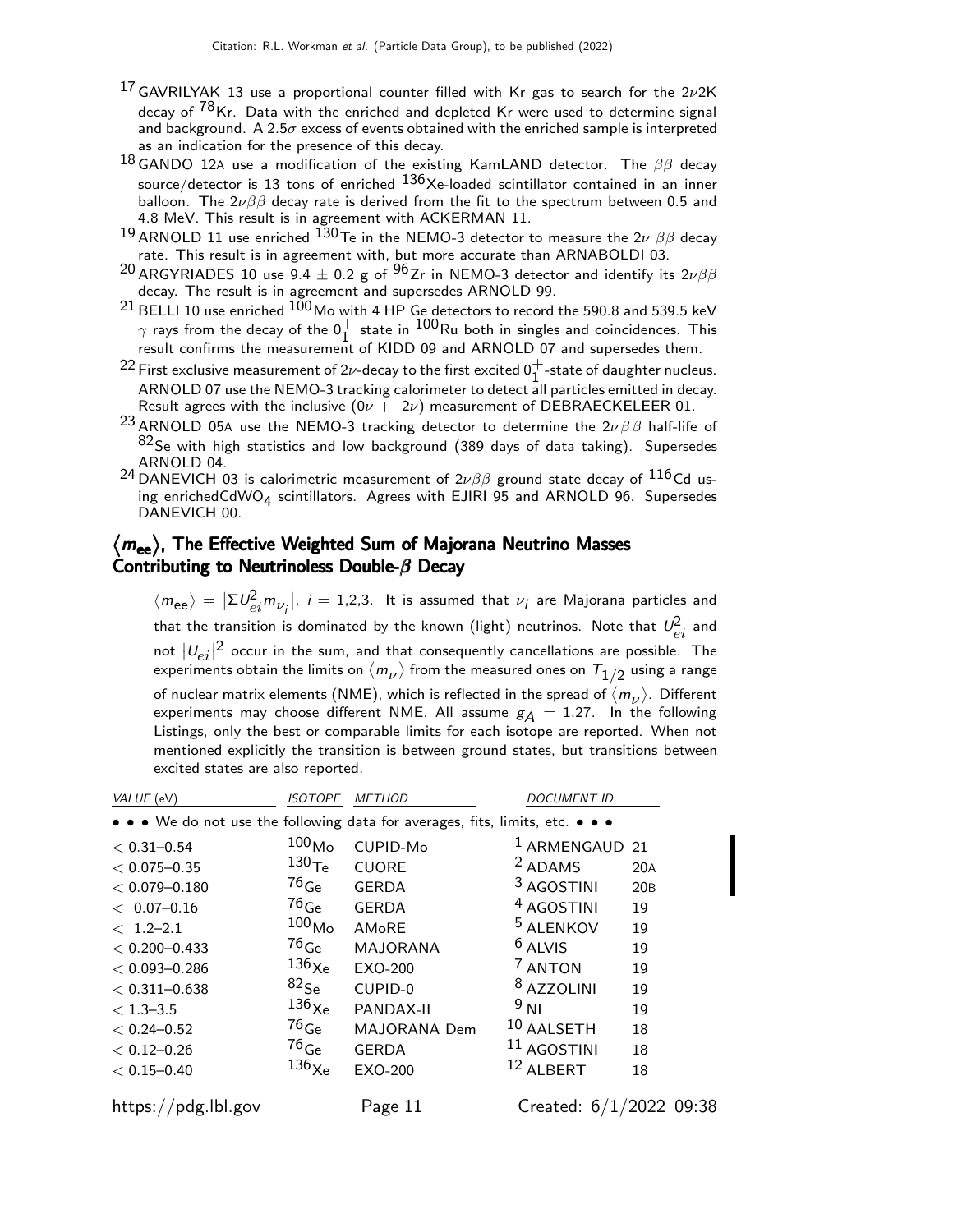| <b>CUORE</b>                                                                                                                                                                                                                                                                                                                                            | 13 ALDUINO                     | 18                                                                                                                                                                                                                                                                                                                                                   |
|---------------------------------------------------------------------------------------------------------------------------------------------------------------------------------------------------------------------------------------------------------------------------------------------------------------------------------------------------------|--------------------------------|------------------------------------------------------------------------------------------------------------------------------------------------------------------------------------------------------------------------------------------------------------------------------------------------------------------------------------------------------|
| NEMO-3                                                                                                                                                                                                                                                                                                                                                  | 14 ARNOLD                      | 18                                                                                                                                                                                                                                                                                                                                                   |
| CUPID-0                                                                                                                                                                                                                                                                                                                                                 |                                | 18                                                                                                                                                                                                                                                                                                                                                   |
| <b>AURORA</b>                                                                                                                                                                                                                                                                                                                                           |                                | 18                                                                                                                                                                                                                                                                                                                                                   |
| <b>GERDA</b>                                                                                                                                                                                                                                                                                                                                            |                                | 17                                                                                                                                                                                                                                                                                                                                                   |
| NEMO-3                                                                                                                                                                                                                                                                                                                                                  |                                | 17                                                                                                                                                                                                                                                                                                                                                   |
| CUORE(CINO)                                                                                                                                                                                                                                                                                                                                             |                                | 16                                                                                                                                                                                                                                                                                                                                                   |
| NEMO-3                                                                                                                                                                                                                                                                                                                                                  |                                | 16A                                                                                                                                                                                                                                                                                                                                                  |
| KamLAND-Zen                                                                                                                                                                                                                                                                                                                                             |                                | 16                                                                                                                                                                                                                                                                                                                                                   |
| NEMO-3                                                                                                                                                                                                                                                                                                                                                  |                                | 15                                                                                                                                                                                                                                                                                                                                                   |
| EXO-200                                                                                                                                                                                                                                                                                                                                                 |                                | 14 <sub>B</sub>                                                                                                                                                                                                                                                                                                                                      |
| NEMO-3                                                                                                                                                                                                                                                                                                                                                  |                                | 11A                                                                                                                                                                                                                                                                                                                                                  |
| NEMO-3                                                                                                                                                                                                                                                                                                                                                  |                                | 10                                                                                                                                                                                                                                                                                                                                                   |
| $CaF2$ scint.                                                                                                                                                                                                                                                                                                                                           |                                | 08                                                                                                                                                                                                                                                                                                                                                   |
| Cryog. det.                                                                                                                                                                                                                                                                                                                                             |                                | 05                                                                                                                                                                                                                                                                                                                                                   |
| Cryog. det.                                                                                                                                                                                                                                                                                                                                             |                                | 04                                                                                                                                                                                                                                                                                                                                                   |
|                                                                                                                                                                                                                                                                                                                                                         |                                | 03                                                                                                                                                                                                                                                                                                                                                   |
| <b>Enriched HPGe</b>                                                                                                                                                                                                                                                                                                                                    |                                |                                                                                                                                                                                                                                                                                                                                                      |
| $CaF2$ scint.                                                                                                                                                                                                                                                                                                                                           | YOU                            | 91                                                                                                                                                                                                                                                                                                                                                   |
| 130 <sub>Te</sub><br>$82$ Se<br>$82$ <sub>Se</sub><br>116 <sub>Cd</sub><br>$^{76}$ Ge<br>116 <sub>Cd</sub><br>130 <sub>Te</sub><br>150 <sub>Nd</sub><br>$136\chi$ e<br>100 <sub>Mo</sub><br>$136\chi_\mathrm{e}$<br>${}^{82}$ Se<br>96Zr<br>$^{48}$ Ca<br>130 <sub>Te</sub><br>130 <sub>Te</sub><br>116 <sub>Cd</sub><br>$^{76}$ Ge<br>48 <sub>Ca</sub> | $116$ CdWO <sub>4</sub> scint. | 15 AZZOLINI<br>16 BARABASH<br><sup>17</sup> AGOSTINI<br>18 ARNOLD<br><sup>19</sup> ALDUINO<br>20 ARNOLD<br><sup>21</sup> GANDO<br><sup>22</sup> ARNOLD<br>23 ALBERT<br><sup>24</sup> BARABASH<br><sup>25</sup> ARGYRIADES<br><sup>26</sup> UMEHARA<br><sup>27</sup> ARNABOLDI<br><sup>28</sup> ARNABOLDI<br><sup>29</sup> DANEVICH<br>30 KLAPDOR-K01 |

 $1$  ARMENGAUD 21 use the CUPID-Mo demonstrator, with 1.17 kg·yr exposure of  $100$  Mo, to set this limit. The range reflects the estimated uncertainty of the calculated nuclear

matrix elements.<br><sup>2</sup> ADAMS 20A use the data of CUORE (372.5 kg·yr exposure of TeO<sub>2</sub>) to obtain this limit.<br>^

 $3$  AGOSTINI 20B use the final data set of the GERDA experiment, representing an exposure of 127.2 kg yr to derive an upper limit for  $\langle\, m_{\beta\,\beta}\,\rangle$  . Isotopically enriched Ge detectors were used. The range reflects the variability of the theoretically calculated nuclear matrix elements. Supersedes AGOSTINI 19.

 $4$  AGOSTINI 19 use 82.4 kg·yr of data collected by the isotopically enriched  $^{76}$ Ge detectors of the GERDA experiment to derive an upper limit for  $\langle m_{\beta\,\beta} \rangle$ . The range reflects the variability of the theoretically calculated nuclear matrix elements. Supersedes AGOS-

 $^5$  ALENKOV 19 report the range of the effective masses  $\langle m_{\beta\, \beta} \rangle$  corresponding to the 0 $\nu$ 

 $ββ$  decay half-life limit. It is based on the 52.1 kg·d exposure of  $100$ Mo, in the Yangyang underground laboratory. The median sensitivity is  $1.1 \times 10^{23}$  years. The range of  $\langle m_{\beta\,\beta} \rangle$ reflects the uncertainty of nuclear matrix elements.

 $^6$  ALVIS 19 use the MAJORANA Demonstrator with enriched in  $^{76}_{\Lambda}$ Ge detectors to set this limit. The exposure is 26.0 kg yr. The sensitivity is 4.8  $\times$   $10^{25}$  yr.

 $7$  ANTON 19 uses the complete dataset of the EXO-200 experiment to obtain these limits. The spread reflect the uncertainty in the nuclear matrix elements. Supersedes

<sub>8</sub> ALBERT 18 and ALBERT 14B.<br><sup>8</sup> AZZOLINI 19 use the CPID-0 scintillating cryogenic bolometer to set this limit. The exposure is 5.29 kg yr. The sensitivity is  $5 \times 10^{24}$  yr.

<sup>9</sup> NI 19 use the PandaX-II dual phase TPC at CJPL to search for the 0 $\nu$   $\beta\beta$  decay of 136Xe with 22.2 kg yr exposure. The range in the  $m_{\beta\beta}$  limit of 1.3–3.5 eV reflects the

range of the calculated nuclear matrix elements. The sensitivity is  $1.9 \times 10^{23}$  yr.

10 AALSETH 18 uses the MAJORANA Demonstrator detector to establish this limit.

 $11$  AGOSTINI 18 uses the GERDA detector to establish this limit.

 $12$  ALBERT 18 uses the EXO-200 experiment to obtain this limit.

13 ALDUINO 18 use the combined data of CUORE, CUORE0, and Cuoricino to obtain this limit.

14 ARNOLD 18 use the NEMO-3 tracking detector to constrain the  $0\nu\beta\beta$  decay of  $82$ Se. The limit on  $\langle m_{\beta\, \beta} \rangle$  is obtained assuming light neutrino exchange; the range reflects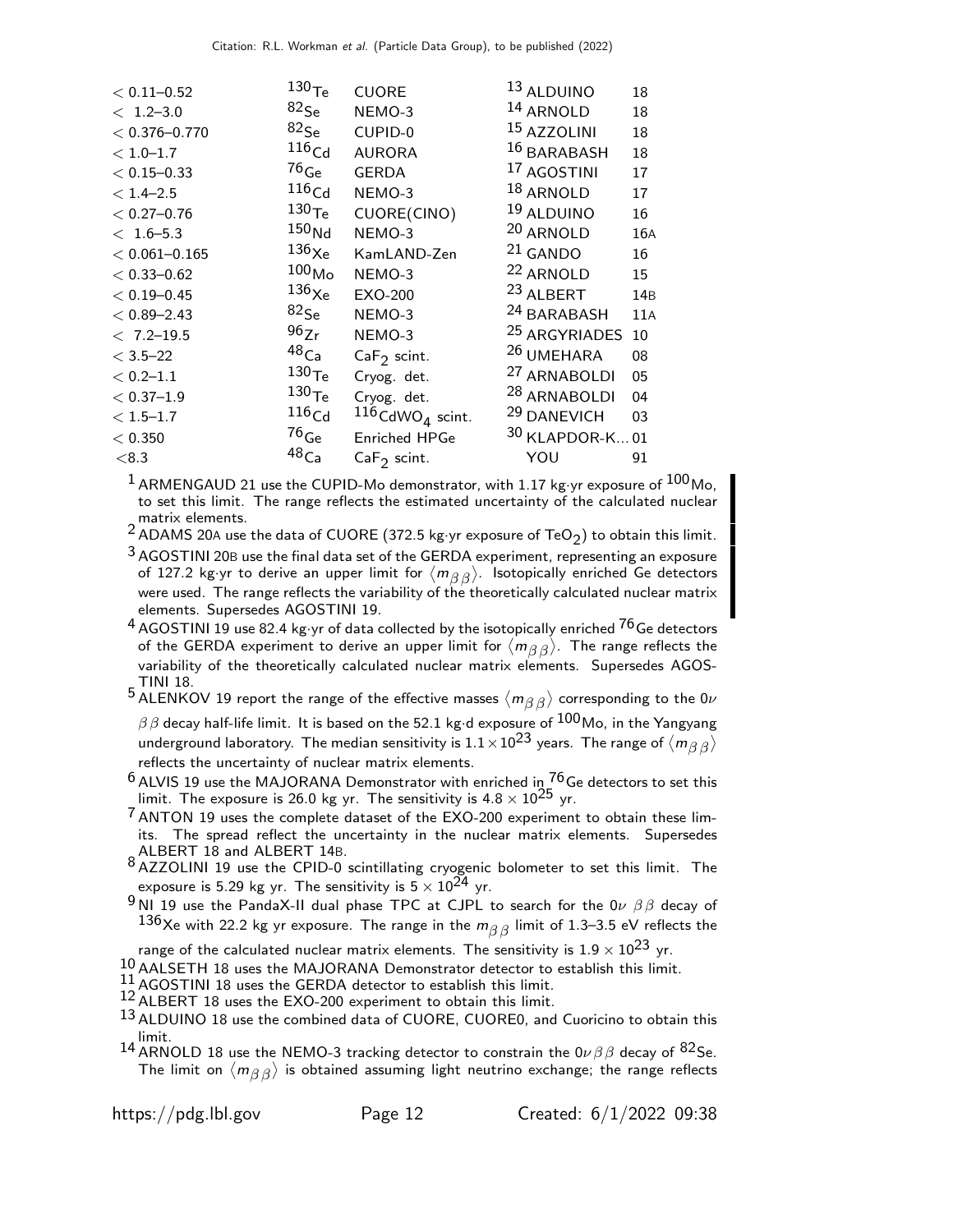different calculations of the nuclear matrix elements. This is a somewhat weaker limit than in BARABASH 11A using the same detector.

- 15 AZZOLINI 18 uses data collected by the CUPID-0 scintillating cryogenic calorimeter, operated in the LNGS, to derive a range of limits on  $\langle m_\nu \rangle$ . The reported range reflects the spread of the nuclear matrix element calculations considered in this work. Use  $g_A=$ 1.269.
- $^{16}$  BARABASH 18 use 1.162 kg of  $^{116}$ CdWO<sub>4</sub> scintillating crystals to obtain these limits. The spread reflects the estimated uncertainty in the nuclear matrix element. Supersedes DANEVICH 03.
- 17 AGOSTINI 17 is based on 343 mol yr of data from GERDA phase 1 and phase 2 first part and the corresponding limit on  $\mathsf{T}_{1/2}$  using the different nuclear matrix elements mentioned by the authors. Supersedes AGOSTINI 13A.
- $^{18}$  ARNOLD 17 utilize NEMO-3 data, taken with enriched  $^{116}$ Cd to limit the effective Majorana neutrino mass. The reported range results from the use of different nuclear matrix elements. Supersedes BARABASH 11A.
- $19$  ALDUINO 16 place a limit on the effective Majorana neutrino mass using the combined data of the CUORE-0 and CUORICINO experiments. The range reflects the authors' evaluation of the variability of the nuclear matrix elements. Supersededs ALFONSO 15.
- $20$  ARNOLD 16A limit is derived from data taken with the NEMO-3 detector and  $150$  Nd. A range of nuclear matrix elements that include the effect of nuclear deformation have been used. Supersedes ARGYRIADES 09.
- 21 GANDO 16 result is based on the 2016 KamLAND-Zen half-life limit. The stated range reflects different nuclear matrix elements, an unquenched  $g_A = 1.27$  is used. Supersedes GANDO 13A.
- 22 ARNOLD 15 use the NEMO-3 tracking calorimeter with 34.3 kg yr exposure to determine the neutrino mass limit based on the  $0\nu\beta\beta$ -half life of  $100$ Mo. The spread range reflects different nuclear matrix elements. Supersedes ARNOLD 14 and BARABASH 11A.
- <sup>23</sup> ALBERT 14B is based on 100 kg yr of exposure of the EXO-200 tracking calorimeter. The mass range reflects the nuclear matrix element calculations. Supersedes AUGER 12.
- $24$  BARABASH 11A limit is based on NEMO-3 data for  $82$  Se. The reported range reflects different nuclear matrix elements. Supersedes ARNOLD 05A and ARNOLD 04.
- 25 ARGYRIADES 10 use <sup>96</sup>Zr and the NEMO-3 tracking detector to obtain the reported mass limit. The range reflects the fluctuation of the nuclear matrix elements considered.
- $^{26}$  Limit was obtained using  $\text{CaF}_2$  scintillation calorimeter to search for double beta decay of <sup>48</sup>Ca. Reported range of limits reflects spread of QRPA and SM matrix element calculations used. Supersedes OGAWA 04.
- <sup>27</sup> Supersedes ARNABOLDI 04. Reported range of limits due to use of different nuclear matrix element calculations.
- 28 Supersedes ARNABOLDI 03. Reported range of limits due to use of different nuclear matrix element calculations.
- <sup>29</sup> Limit for  $\langle m_{\nu} \rangle$  is based on the nuclear matrix elements of STAUDT 90 and ARNOLD 96. Supersedes DANEVICH 00.
- 30 KLAPDOR-KLEINGROTHAUS 01 uses the calculation by STAUDT 90. Using several other models in the literature could worsen the limit up to 1.2 eV. This is the most stringent experimental bound on  $m_{\nu^{\star}}$  It supersedes BAUDIS 99B.

### Limits on Lepton-Number Violating  $(V+A)$  Current Admixture

For reasons given in the discussion at the beginning of this section, we list only results from 1989 and later.  $\langle\lambda\rangle=\lambda\sum U_{\bf ej}V_{{\bf ej}}$  and  $\langle\eta\rangle=\eta\sum U_{{\bf ej}}V_{{\bf ej}}$ , where the sum is over the number of neutrino generations. This sum vanishes for massless or unmixed neutrinos. In the following Listings, only best or comparable limits or lifetimes for each isotope are reported.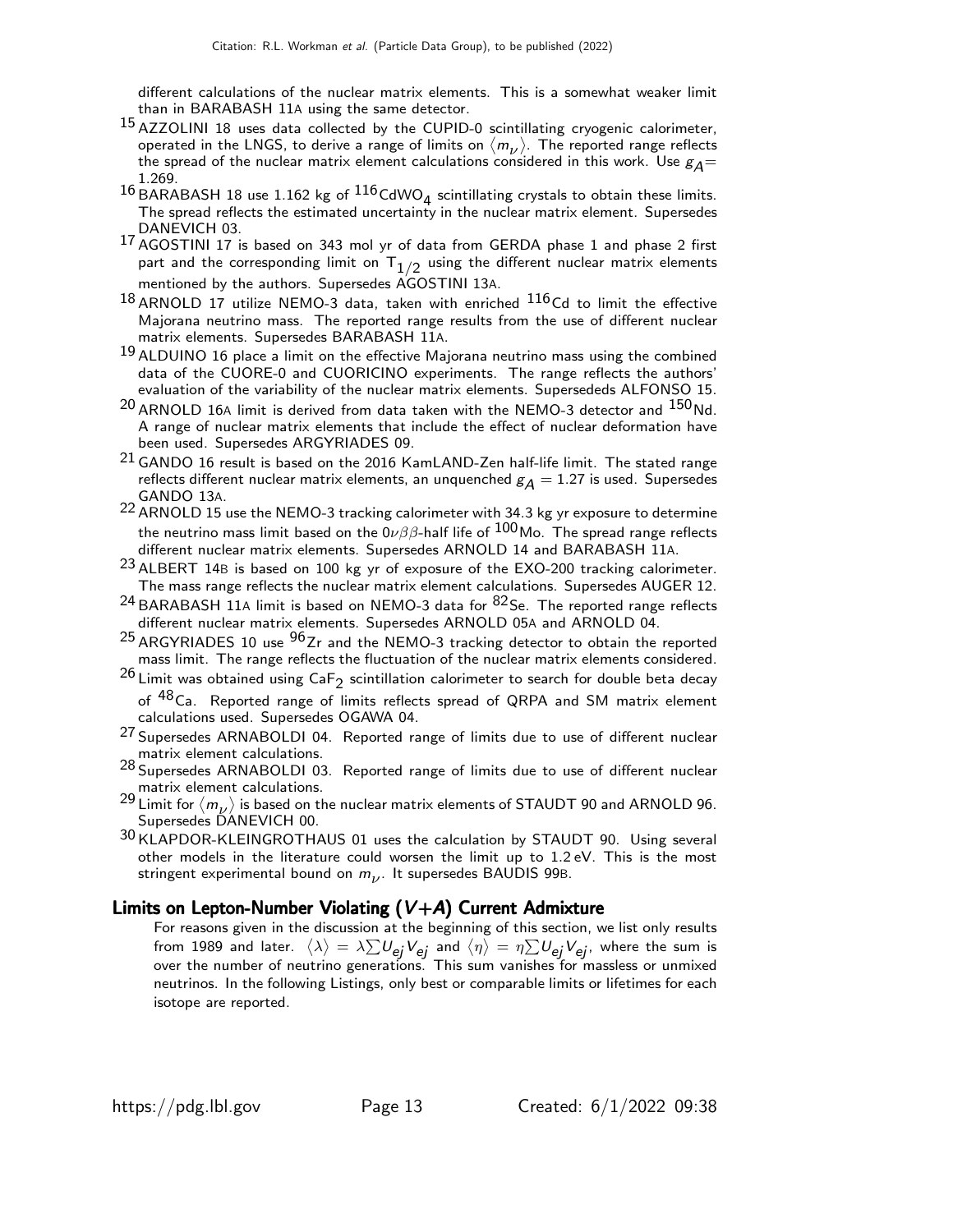| $(10^{-6})$                                                                            | $CL\%$                     | $(10^{-8})$<br>$\langle \eta \rangle$                                     | $CL\%$                     | <b>ISOTOPE</b>                                                                              | <b>METHOD</b>                                                                                                      | <i>DOCUMENT ID</i>                                                                                                                          |                             |
|----------------------------------------------------------------------------------------|----------------------------|---------------------------------------------------------------------------|----------------------------|---------------------------------------------------------------------------------------------|--------------------------------------------------------------------------------------------------------------------|---------------------------------------------------------------------------------------------------------------------------------------------|-----------------------------|
|                                                                                        |                            |                                                                           |                            |                                                                                             | • • • We do not use the following data for averages, fits, limits, etc. • • •                                      |                                                                                                                                             |                             |
| $< 2.2 - 2.6$<br>$< 1.8 - 22$<br>$< 0.9 - 1.3$<br>$<$ 120<br>$0.692 + 0.058$<br>-0.056 | 90<br>90<br>90<br>90<br>68 | $< 1.7 - 2.1$<br>$< 1.6 - 21$<br>$< 0.5 - 0.8$<br>$0.305 + 0.026$         | 90<br>90<br>90<br>68       | $82$ Se<br>$116$ Cd<br>100 <sub>Mo</sub><br>100 <sub>Mo</sub><br>$^{76}$ Ge                 | NEMO-3<br><b>AURORA</b><br>NEMO-3<br>$0^+ \rightarrow 2^+$<br><b>Enriched HPGe</b>                                 | <sup>1</sup> ARNOLD<br><sup>2</sup> BARABASH<br><sup>3</sup> ARNOLD<br><sup>4</sup> ARNOLD<br><sup>5</sup> KLAPDOR-K                        | 18<br>18<br>14<br>07<br>06A |
| < 2.5<br>< 3.8<br>$< 1.5 - 2.0$<br>$< 3.2 - 3.8$                                       | 90<br>90<br>90<br>90       |                                                                           |                            | 100 <sub>Mo</sub><br>$82$ Se<br>100 <sub>Mo</sub><br>$82$ Se                                | $0\nu$ , NEMO-3<br>$0\nu$ , NEMO-3<br>$0\nu$ , NEMO-3<br>$0\nu$ , NEMO-3                                           | <sup>6</sup> ARNOLD<br><sup>7</sup> ARNOLD<br><sup>8</sup> ARNOLD<br><sup>9</sup> ARNOLD                                                    | 05A<br>05A<br>04<br>04      |
| $< 1.6 - 2.4$<br>< 2.2<br>$< 3.2 - 4.7$<br>1.1<br>$\lt$<br>4.4<br>$\lt$                | 90<br>90<br>90<br>90<br>90 | $< 0.9 - 5.3$<br>${<}2.5$<br>$< 2.4 - 2.7$<br>< 0.64<br>${<}2.3$<br>< 5.3 | 90<br>90<br>90<br>90<br>90 | 130 <sub>Te</sub><br>$116$ Cd<br>100 <sub>Mo</sub><br>$^{76}$ Ge<br>$136\chi$ e<br>$128$ Te | Cryog. det.<br>$116$ CdWO <sub>4</sub> scint.<br><b>ELEGANT V</b><br><b>Enriched HPGe</b><br><b>TPC</b><br>Geochem | 10 ARNABOLDI<br><sup>11</sup> DANEVICH<br>$12$ EJIRI<br><sup>13</sup> GUENTHER<br><sup>14</sup> VUILLEUMIER 93<br><sup>15</sup> BERNATOW 92 | 03<br>03<br>01<br>97        |

 $1$  ARNOLD 18 use the NEMO03 tracking detector, with 0.93 kg of  $82$ Se mass and 5.25 y exposure to obtain the limits for the hypothetical right-handed currents. Supersedes ARNOLD 05A.

<sup>2</sup> BARABASH 18 use 1.162 kg of  $^{116}$ CdWO<sub>4</sub> scintillating crystals to obtain this limits for the hypothetical right-handed currents in the  $0\nu\beta\beta$  decay of  $^{116}$ Cd.

- 3 ARNOLD 14 is based on 34.7 kg yr of exposure of the NEMO-3 tracking calorimeter. The reported range limit on  $\langle\lambda\rangle$  and  $\langle\eta\rangle$  reflects the nuclear matrix element uncertainty in  $100<sub>Mo</sub>$ .
- $^4$  ARNOLD 07 use NEMO-3 half life limit for 0 $\nu$ -decay of  $^{100}$ Mo to the first excited 2 $^+$ state of daughter nucleus to limit the right-right handed admixture of weak currents  $\langle\lambda\rangle$ . This limit is not competitive when compared to the decay to the ground state.
- 5Re-analysis of data originally published in KLAPDOR-KLEINGROTHAUS 04A. Modified pulse shape analysis leads the authors to claim  $6\sigma$  statistical evidence for observation of 0 $\nu$ -decay. Authors use matrix element of MUTO 89 to determine  $\langle \lambda \rangle$  and  $\langle \eta \rangle$ . Uncertainty of nuclear matrix element is not reflected in stated errors.

 $^6$  ARNOLD 05A derive limit for  $\langle \lambda \rangle$  based on  $^{100}$ Mo data collected with NEMO-3 detector. No limit for  $\langle \eta \rangle$  is given. Supersedes ARNOLD 04.

 $^7$ ARNOLD 05A derive limit for  $\langle \lambda \rangle$  based on  $^{82}$ Se data collected with NEMO-3 detector. No limit for  $\langle \eta \rangle$  is given. Supersedes ARNOLD 04.

 $^8$  ARNOLD 04 use the matrix elements of SUHONEN 94 to obtain a limit for  $\langle \lambda \rangle$ , no limit for  $\langle \eta \rangle$  is given. This limit is more stringent than the limit in EJIRI 01 for the same nucleus.

9 ARNOLD 04 use the matrix elements of TOMODA 91 and SUHONEN 91 to obtain a limit for  $\langle \lambda \rangle$ , no limit for  $\langle \eta \rangle$  is given.

 $10$  Supersedes ALESSANDRELLO 00. Cryogenic calorimeter search. Reported a range reflecting uncertainty in nuclear matrix element calculations.

 $^{11}$  Limits for  $\langle\lambda\rangle$  and  $\langle\eta\rangle$  are based on nuclear matrix elements of STAUDT 90. Supersedes DANEVICH 00.

 $^{12}$  The range of the reported  $\langle\lambda\rangle$  and  $\langle\eta\rangle$  values reflects the spread of the nuclear matrix elements. On axis value assuming  $\langle m_\nu\rangle$ =0 and  $\langle \lambda\rangle{=}\langle \eta\rangle{=}0$ , respectively.

13 GUENTHER 97 limits use the matrix elements of STAUDT 90. Supersedes BALYSH 95 and BALYSH 92.

14 VUILLEUMIER 93 uses the matrix elements of MUTO 89. Based on a half-life limit  $2.6 \times 10^{23}$  y at 90%CL.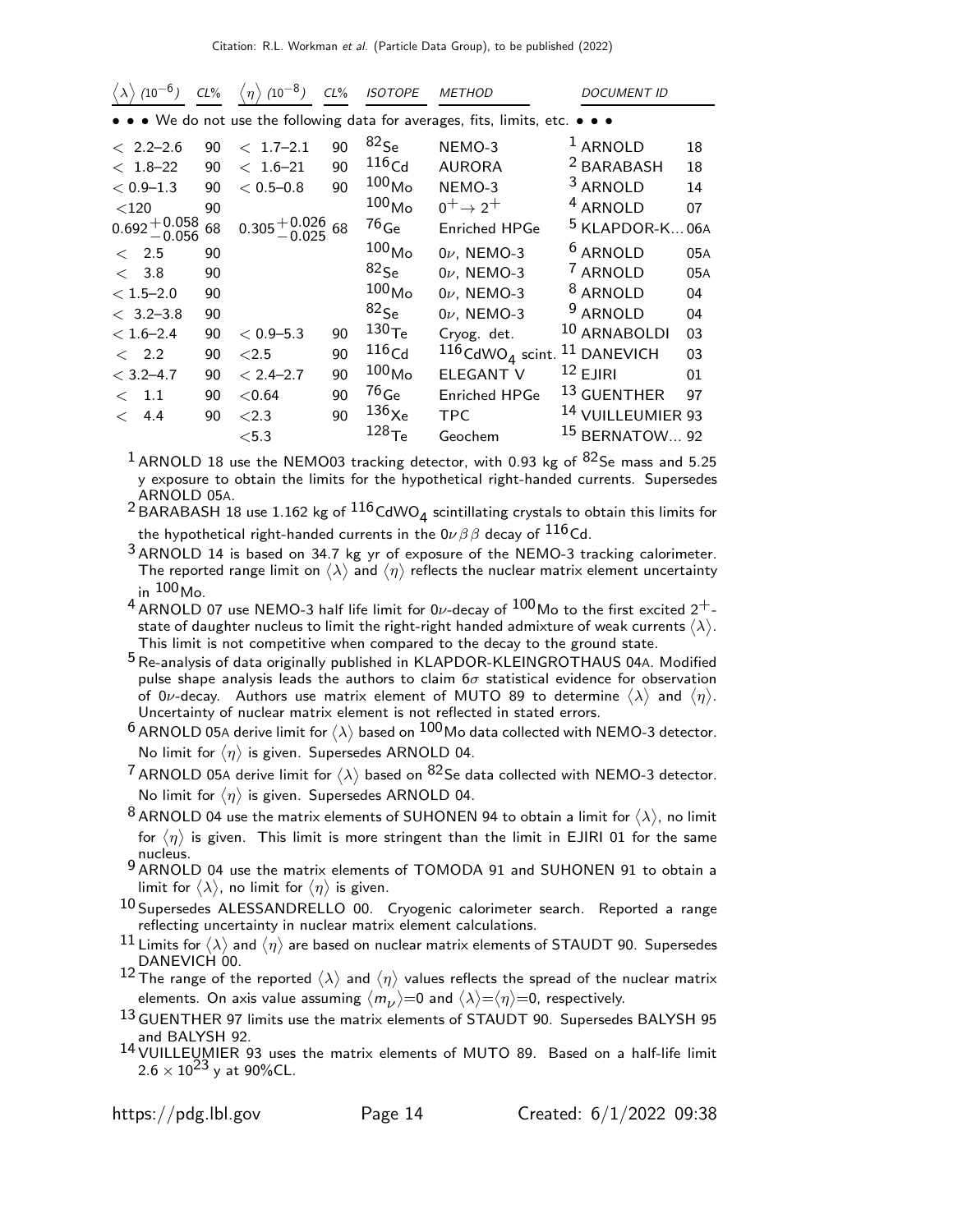$^{15}$ BERNATOWICZ 92 takes the measured geochemical decay width as a limit on the 0 $\nu$ width, and uses the SUHONEN 91 coefficients to obtain the least restrictive limit on  $\eta.$ Further details of the experiment are given in BERNATOWICZ 93.

# Double-β Decay REFERENCES

| ADAMS           | 21              | PRL 126 171801                            | D.Q. Adams et al.                            | (CUORE Collab.)       |
|-----------------|-----------------|-------------------------------------------|----------------------------------------------|-----------------------|
| ADAMS           | 21A             | EPJ C81 567                               | D.Q. Adams et al.                            | (CUORE Collab.)       |
| ARMENGAUD       | 21              | PRL 126 181802                            | E. Armengaud et al.                          | (CUPID-Mo Collab.)    |
| ARNQUIST        | 21              | PR C103 015501                            | I.J. Arnquist et al.                         | (MAJORANA Collab.)    |
| ADAMS           | 20A             | PRL 124 122501                            | D.Q. Adams et al.                            | (CUORE Collab.)       |
| AGOSTINI        | 20 <sub>B</sub> | PRL 125 252502                            | M. Agostini et al.                           | (GERDA Collab.)       |
| ARMENGAUD       | 20              | EPJ C80 674                               | E. Armengaud et al.                          | (CUPID-Mo Collab.)    |
| AGOSTINI        | 19              | SCI 365 1445                              | M. Agostini <i>et al.</i>                    | (GERDA Collab.)       |
| ALDUINO         | 19              | EPJ C79 795                               | C. Alduino et al.                            | (CUORE Collab.)       |
| ALENKOV         | 19              | EPJ C79 791                               | V. Alenkov <i>et al.</i>                     | (AMoRE Collab.)       |
| ALVIS           | 19              | PR C100 025501                            | S.I. Alvis et al.                            | (MAJORANA Collab.)    |
| ANTON           | 19              | PRL 123 161802                            | G. Anton <i>et al.</i>                       | (EXO-200 Collab.)     |
| APRILE          | 19E             | NAT 568 532                               | E. Aprile et al.                             | (XENON1T Collab.)     |
| ARNOLD          | 19              | EPJ C79 440                               | R. Arnold <i>et al.</i>                      | (NEMO-3 Collab.)      |
| AZZOLINI        | 19              | PRL 123 032501                            | O. Azzolini et al.                           | (CUPID-0 Collab.)     |
| AZZOLINI        | 19B             | PRL 123 262501                            | O. Azzolini et al.                           | (CUPID-0 Collab.)     |
| ΝI              | 19              | CP C43 113001                             | K. Ni et al.                                 | (PandaX-II Collab.)   |
| AALSETH         | 18              | PRL 120 132502                            | C.E. Aalseth et al.                          | (MAJORANA Collab.)    |
| AGOSTINI        | 18              | PRL 120 132503                            | M. Agostini <i>et al.</i>                    | (GERDA Collab.)       |
| ALBERT          | 18              | PRL 120 072701                            | J.B. Albert et al.                           | (EXO-200 Collab.)     |
| ALDUINO         | 18              | PRL 120 132501                            | C. Alduino et al.                            | (CUORE Collab.)       |
| ARNOLD          | 18              | EPJ C78 821                               | R. Arnold <i>et al.</i>                      | (NEMO-3 Collab.)      |
| <b>AZZOLINI</b> | 18              | PRL 120 232502                            | O. Azzolini et al.                           | (CUPID-0 Collab.)     |
| <b>AZZOLINI</b> | 18A             | EPJ C78 888                               | O. Azzolini et al.                           | (CUPID-0 Collab.)     |
| BARABASH        | 18              | PR D98 092007                             | A.S. Barabash et al.                         | (AURORA Collab.)      |
| AGOSTINI        | 17              | NAT 544 47                                | M. Agostini et al.                           | (GERDA Collab.)       |
| ALBERT          | 17C             | PR D96 092001                             | J.B. Albert <i>et al.</i>                    | (EXO-200 Collab.)     |
| <b>ALDUINO</b>  | 17              | EPJ C77 13                                | C. Alduino et al.                            | (CUORE Collab.)       |
| ARMENGAUD       | 17              | EPJ C77 785                               | E. Armengaud et al.                          | (CUPID Collab.)       |
| ARNOLD          | 17              | PR D95 012007                             | R. Arnold et al.                             | (NEMO-3 Collab.)      |
| ALDUINO         | 16              | PR C93 045503                             | C. Alduino et al.                            | (CUORE Collab.)       |
| ARNOLD          | 16              | PR D93 112008                             | R. Arnold et al.                             | (NEMO-3 Collab.)      |
| ARNOLD          | 16A             | PR D94 072003                             | R. Arnold et al.                             | (NEMO-3 Collab.)      |
| ASAKURA         | 16              | NP A946 171                               | K. Asakura et al.                            | (KamLAND-Zen Collab.) |
| GANDO           | 16              | PRL 117 082503                            | A. Gando <i>et al.</i>                       | (KamLAND-Zen Collab.) |
| AGOSTINI        | 15A             | EPJ C75 416                               | M. Agostini <i>et al.</i>                    | (GERDA Collab.)       |
| ALFONSO         | 15              | PRL 115 102502                            | K. Alfonso et al.                            | (CUORE Collab.)       |
| ARNOLD          | 15              | PR D92 072011                             | R. Arnold <i>et al.</i>                      | (NEMO-3 Collab.)      |
| ALBERT          | 14              | PR C89 015502                             | J. Albert <i>et al.</i>                      | (EXO-200 Collab.)     |
| ALBERT          | 14B             | NAT 510 229                               | J.B. Albert et al.                           | (EXO-200 Collab.)     |
| ARNOLD          | 14              | PR D89 111101                             | R. Arnold <i>et al.</i>                      | (NEMO-3 Collab.)      |
| AGOSTINI        | 13A             | PRL 111 122503                            | M. Agostini <i>et al.</i>                    | (GERDA Collab.)       |
| GANDO           | 13A             | PRL 110 062502                            | A. Gando <i>et al.</i>                       | (KamLAND-Zen Collab.) |
| GAVRILYAK       | 13              | PR C87 035501                             | Yu.M. Gavrilyuk et al.                       |                       |
| ANDREOTTI       | 12              | PR C85 045503                             | E. Andreotti et al.                          | (CUORICINO Collab.)   |
| AUGER           | 12              | PRL 109 032505                            | M. Auger <i>et al.</i>                       | (EXO-200 Collab.)     |
| GANDO           | 12A             | PR C85 045504                             | A. Gando <i>et al.</i>                       | (KamLAND-Zen Collab.) |
| ACKERMAN        | 11              | PRL 107 212501                            | N. Ackerman et al.                           | (EXO Collab.)         |
| ARNOLD          | 11              | PRL 107 062504                            | R. Arnold <i>et al.</i>                      | (NEMO-3 Collab.)      |
| BARABASH        | 11A             | PAN 74 312<br>Translated from YAF 74 330. | A.S. Barabash <i>et al.</i>                  | (NEMO-3 Collab.)      |
| ARGYRIADES      | 10              | NP A847 168                               | J. Argyriades <i>et al.</i>                  | (NEMO-3 Collab.)      |
| BELLI           | 10              | NP A846 143                               | P. Belli et al.                              | (DAMA-INR Collab.)    |
| ARGYRIADES      | 09              | PR C80 032501                             | J. Argyriades et al.                         | (NEMO-3 Collab.)      |
| KIDD            | 09              | NP A821 251                               | M. Kidd et al.                               |                       |
| ARNABOLDI       | 08              | PR C78 035502                             | C. Arnaboldi et al.                          | (CUORICINO Collab.)   |
| UMEHARA         | 08              | PR C78 058501                             | S. Umehara <i>et al.</i>                     |                       |
| ARNOLD          | 07              | NP A781 209                               | R. Arnold et al.                             | (NEMO-3 Collab.)      |
| KLAPDOR-K       | 06A             | MPL A21 1547                              | H.V. Klapdor-Kleingrothaus, I.V. Krivosheina |                       |
| ARNABOLDI       | 05              | PRL 95 142501                             | C. Arnaboldi et al.                          | (CUORICINO Collab.)   |
| ARNOLD          | 05A             | PRL 95 182302                             | R. Arnold et al.                             | (NEMO-3 Collab.)      |
| AALSETH         | 04              | PR D70 078302                             | C.E. Aalseth et al.                          |                       |
| ARNABOLDI       | 04              | PL B584 260                               | C. Arnaboldi et al.                          |                       |